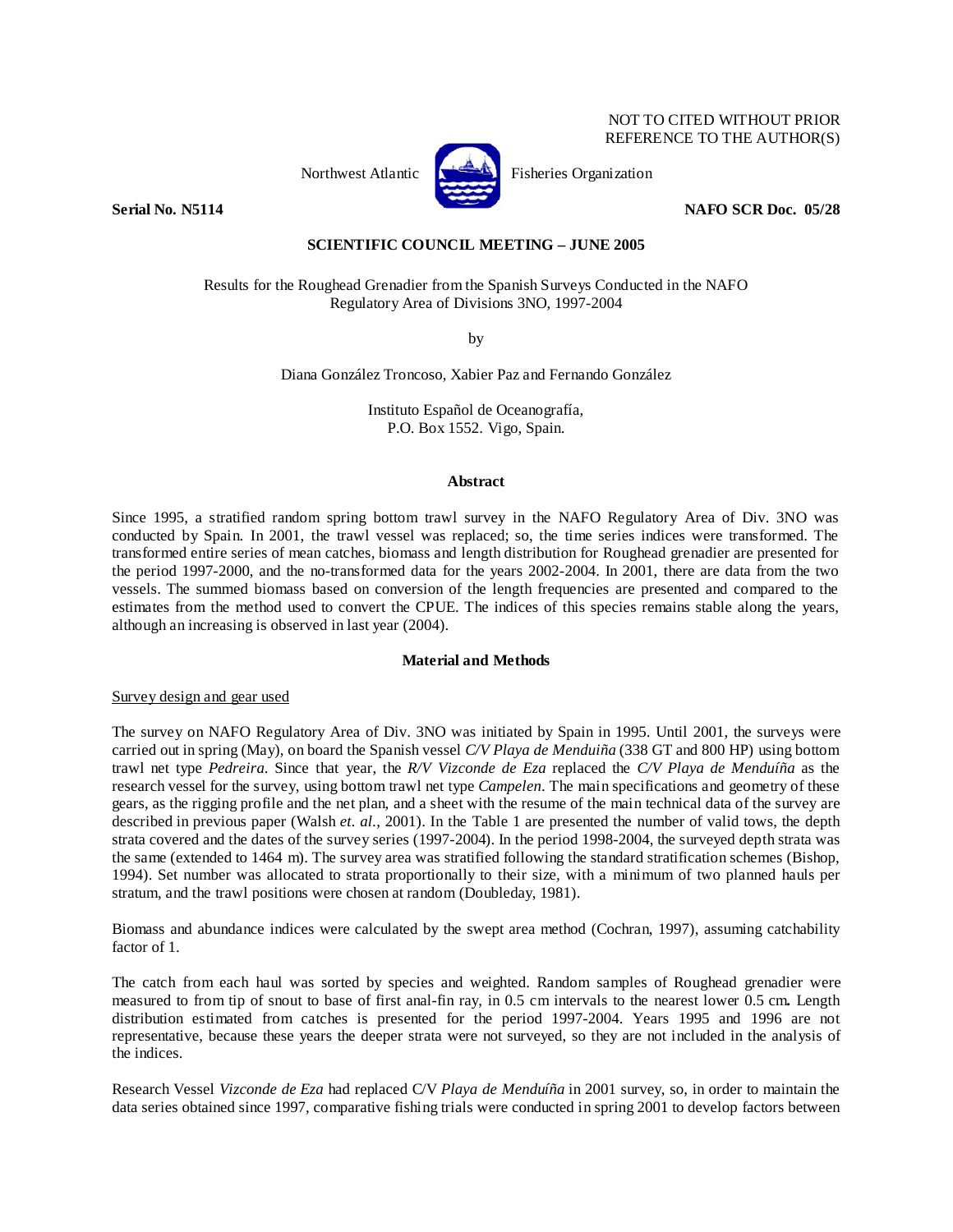the two fishing vessels and gears combinations. A series of 92 paired hauls was carried out, 90 of then were valid hauls. Mean catch, stratified mean catch, biomass and their respective standard deviations, and length distribution, were transformed from C/V *Playa de Menduíña* series to R/V *Vizconde de Eza* series.

#### Roughead grenadier stratified mean catches and SD

The mean catch  $(\bar{y}_i)$  and the variance (*Var<sub>i</sub>*) are calculated by stratum by the following formulas:

$$
\overline{y}_i = \sum_{j=1}^{T_i} \frac{y_j}{T_i}, \quad i = 1, \dots, h
$$

$$
Var_i = \sum_{j=1}^{T_i} \frac{(y_j - \overline{y}_i)^2}{T_i - 1}, \quad i = 1, ..., h
$$

where:  $y_i$  is the catch in haul *j* 

 $T_i$  is the number of hauls in the stratum  $i$ 

*h* is the total number of strata

and the stratified mean catch ( $\overline{y}^{str}_i$ ) and the stratified variance ( $Var^{str}_i$ ) by stratum are obtained as follow:

$$
\overline{y}_i^{str} = \overline{y}_i n_i, \quad i = 1, ..., h
$$
  

$$
Var_i^{str} = Var_i \frac{n_i^2}{T_i}, \quad i = 1, ..., h
$$

where:  $n_i$  is the area of the stratum *i*,  $i = 1,...,h$ 

Then the total stratified mean catch  $(\bar{y})$  and the variance (*Var*) by year are calculated according to the formulas:

$$
\overline{Y} = \sum_{i=1}^{h} \frac{\overline{Y}_{i}^{str}}{N}
$$

$$
Var = \sum_{i=1}^{h} \frac{Var_{i}^{str}}{N^{2}}
$$

where: 1 *h i i*  $N = \sum n$  $=\sum_{i=1}^{n} n_i$  is the total area by year

The stratified standard deviation (SD) by year is calculated as the square root of the stratified variance by year.

### Conversion factors

To convert data series it was necessary to calculated the factor power correction (FPC), typically estimated by use of catch per unit of effort (CPUE) observations for the two vessels. In this case, a multiplicative model solved by generalized method by haul was adjusted to convert mean catch and biomass. Although there are many models to convert the CPUE, we choose one of them that has less error (Wilderbuer *et al.*, 1998, González Troncoso and Paz, 2003).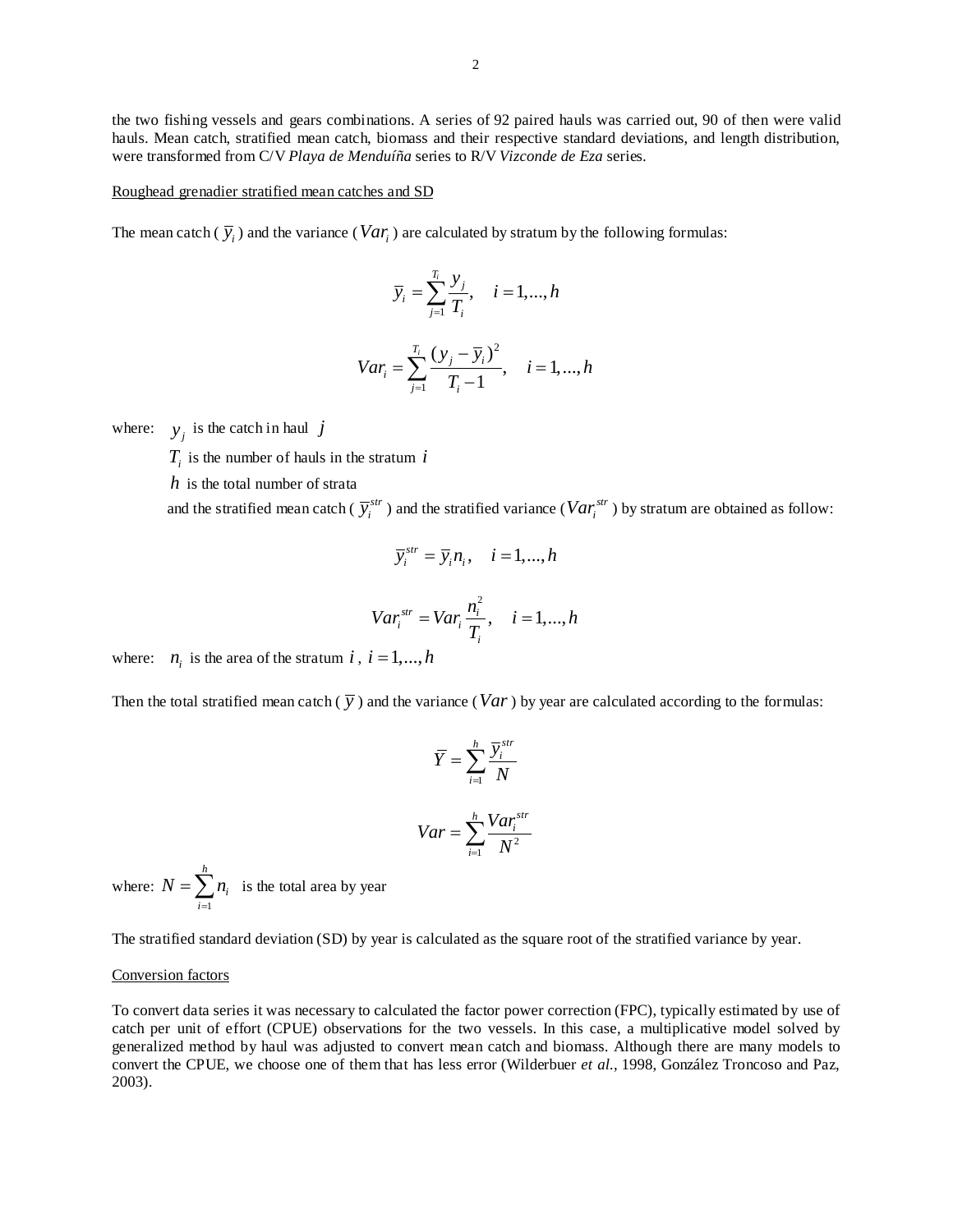$$
CPUE_{ij} = e^{\mu + t_i + h_j + \varepsilon_{ij}}
$$

where:  $t_i$  is the effect of the ship  $i$ ,  $i = 1, 2$ 

 $h_i$  is the effect of the haul *j*, *j* = 1,...,90

 $\mu$  is the model parameter

 $\epsilon$  is the model error

A logarithmic transformation is performed in order to obtain a linear expression:

$$
\ln(CPUE_{ij}) = \mu + t_i + h_j + \varepsilon_{ij}
$$

This equation was adjusted by generalized linear regression assuming the following restriction necessary to estimate all parameters:

$$
\sum_{i=1}^2 t_i = 0 \Rightarrow t_1 = t = -t_2
$$

giving the following estimation of the FPC (Sissenwine and Bowman, 1978):

$$
\widehat{FPC} = \frac{\widehat{CPUE}_2}{\widehat{CPUE}_1} = e^{2t(1+0.5s^2)} \tag{1}
$$

where  $s^2$  is the variance obtained in the estimate of  $t$ .

In the other hand, to convert the length distribution, the following multiplicative model, proposed by Warren (1997) was adjusted:

$$
Ratio = \alpha l^{\beta} e^{\delta l} \tag{2}
$$

where:  $Ratio = \frac{Campelen Catch}{Pedreira Catch}$  by length *l* is the length  $\alpha$ ,  $\beta$  and  $\delta$  are the estimated parameters.

For more details, see Paz *et al.* (2002).

We use, in all cases, only the hauls in which both vessels had non cero catch.

Following the recommendations of the 2003 Scientific Council Meeting, biomass was obtained from the two methods and compared. For obtained the biomass from the length distribution, we use the following formula:

$$
W = a(l + 0.25)^{b} N
$$

where:  $W = weight in gr$  $l = length$  in cm  $N = number$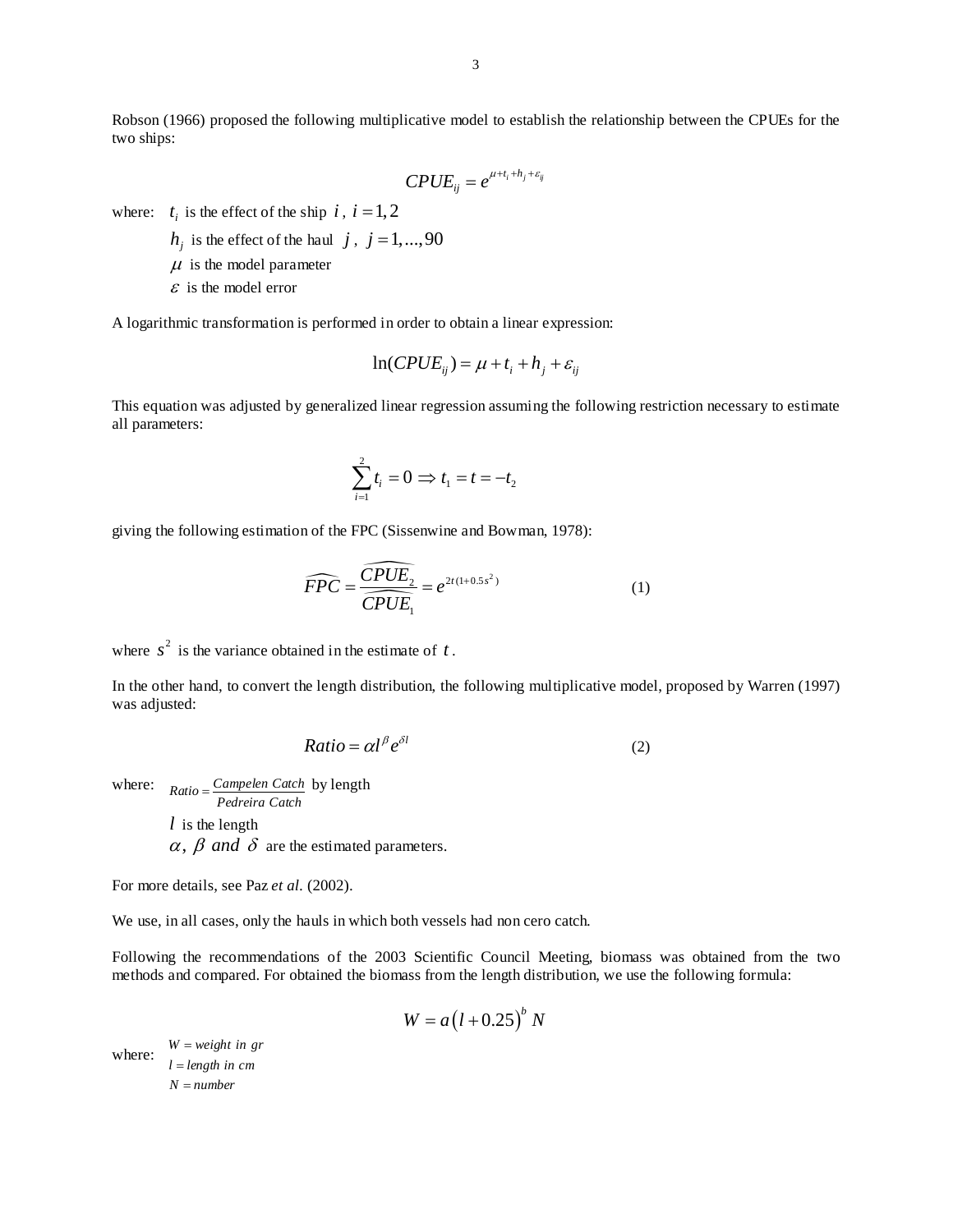The length distribution in number per haul stratified mean catch is presented. In order to adjust the differences between the biomass transformed by FPC and the biomass obtained from the transformed length distribution in the series, in the period 1997-2001 we convert the length distribution by multiplying each length to the factor

*Biomass<sub>FPC</sub>*, where *Biomass<sub>FPC</sub>* is the result of the converted biomass by the FPC, and *Biomass*<sub>length</sub> is the biomass *length Biomass*

obtained from the length distribution (in years 2002-2004, we assume that this factor is 1). Then, to get the length distribution in number per haul stratified mean catches, the length distribution obtained before is multiplying by the factor *Stratified meancatch*, where the biomass is obtained by the swept method, transformed or not.

*Biomass*

## Data series

For 1997-2000, transformed C/V *Playa de Menduíña* data series are presented. For 2002-2004, original R/V *Vizconde de Eza* data series are presented. In 2001, the deeper strata was not surveyed by the calibration experience. As the objective is to have data in all the strata surveyed last years, to obtain the more annual homogeneity possible in the series, in the no surveyed strata by the R/V *Vizconde de Eza* the transformed C/V *Playa de Menduíña* data were put, and in the strata surveyed, the original R/V *Vizconde de Eza* data are presented. Besides this, in 2001 there were five hauls made by the C/V *Playa de Menduíña* in five strata surveyed by the R/V *Vizconde de Eza* too. These five hauls were transformed, too, and incorporated to the R/V *Vizconde de Eza* catches.

In this way, we present per strata the mean catches and variance, the stratified mean catches and the biomass. The length distribution in number per haul stratified mean catch is presented.

The method to convert the indices from the length distribution has no accurate variance. Besides this, as the fit is very poor in the extreme data, we must apply another parameters for the extreme lengths, and the cut points are choosing without objective criterion. Because of that, we do not consider this method as the best one for estimating the biomass indices.

#### **Results**

#### Roughead grenadier Mean Catches and Biomass

To convert mean catches and biomass, the CPUE was adjusted in model (1), giving the  $\widehat{FPC}$  =0.17025899.

The Roughead grenadier mean catches by stratum are presented in Table 2, included swept area, number of hauls and SD. Roughead grenadier stratified mean catches and its SD are presented in Table 3. The entire time series (1997-2004) of biomass and their SD estimates are presented in Table 4. Besides the transformed biomass series, we present the biomass obtained from the transformed length distribution. The length-weight relationship parameters a and b are presented in Table 5, and in Table 4 we present the comparison between the two indices. The trend in both cases is the same (Fig. 3), although the biomass obtained from the length distribution is bigger until 2001. Years 2002-2004 have the original data, so both values are almost the same.

The Roughead grenadier indices show no clear trend until 2003, and an important increasing last year (Fig. 1 and 2).

### Roughead grenadier Length Distribution

The result of the model proposed by Warren (2) for Roughead grenadier was the following:

 $Ln(Ratio) = exp(0.7518 - 0.9336ln(l) + 0.0203 l)$ 

Figure 4 shows the ratios and their fit. In this figure, we observed that, under 9 cm, the fit is very poor, so for these values the mean of the ratios factor is applied. So, two length classes are formed as follow ( $cf = conversion$  factor):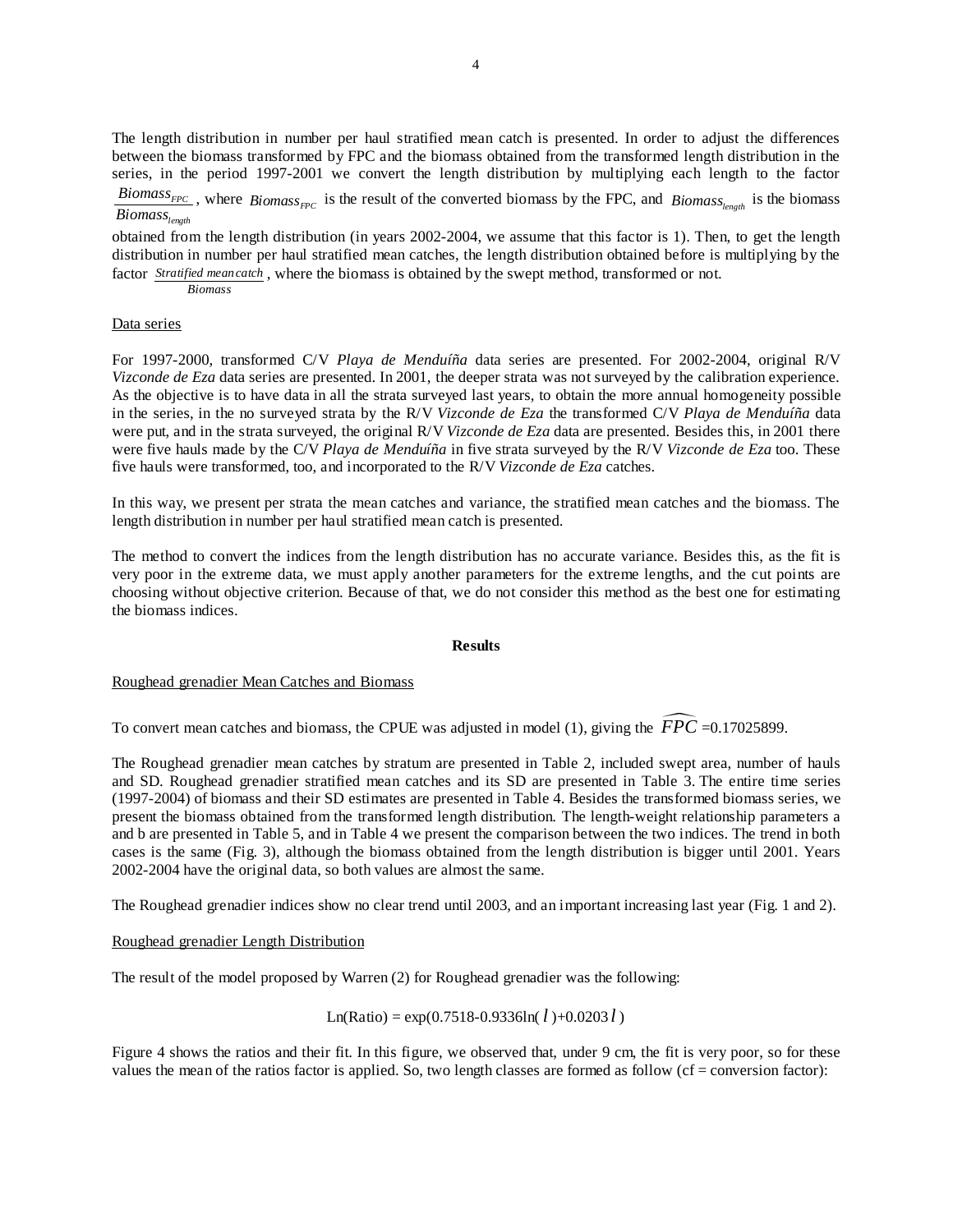For  $l \leq 9$  : cf = 0.7437 For  $l \ge 9.5$  : cf = exp(0.7518-0.9336ln( $l$ )+0.0203 $l$ )

In Table 6 is shown Roughead grenadier number per stratified mean catches by sex, besides the sampled size and its catch for the period 1997-2004. In Fig. 5 and 6 we can see the mean number per tow evolution along the years. We can follow easily a cohort since 1999. This last years it can be seen a quite good recruitment.

#### **References**

- BISHOP, C A.. 1994. Revisions and additions to stratification schemes used during research vessel surveys in NAFO subareas 2 and 3*.* NAFO SCR Doc., Nº 43, Serial nº N2413, 23 pp.
- COCHRAN, W. G.. 1997. Sampling techniques. J. Wiley and Sons, N.Y., 428 pp.
- DOUBLEDAY, W. G.. 1981. Manual on groundfish surveys in the Northwest Atlantic. NAFO Sci. Coun. Studies, 2, 55.
- GONZÁLEZ TRONCOSO, D. and X. PAZ. 2003. Testing methods for estimating the Factor Power Correction obtained from the comparative Fishing Trial: C/V *Playa de Menduíña* versus R/V *Vizconde de Eza*. NAFO SCR Doc. 03/5. Serial nº 4811.
- PAZ, X., D. GONZÁLEZ TRONCOSO and P. DURÁN MUÑOZ. 2002. Comparative Exercise between the C/V *Playa de Menduíña* and the R/V *Vizconde de Eza* in the NAFO Divisions 3NO in May 2001. NAFO SCR Doc. 02/5. Serial nº N4603, 25 pp.
- ROBSON, D. S.. 1966. Estimation of the relative fishing power in individual ships. Res. Bull. Int. Comm. N. W. Atl. Fish. 3: 5-14
- SISSENWINE, M. P. and E. W. BOWMAN. 1978. An analysis of some factors affecting the catchabality of fish by bottom trawls. ICNAF, Res. Bull. 13: 81-97
- WALSH, J.S., X. PAZ and P. DURÁN. 2001. A preliminary investigation of the efficiency of Canadian and Spanish Survey bottom trawls on the Southern Bank. NAFO SCR Doc., 01/74, Serial nº N4453, 18 pp.
- WARREN, W. G.. 1997. Report on the comparative fishing trial between the *Gadus Atlantica* and *Teleost*. NAFO Sci. Coun. Studies, 29: 81-92
- WILDERBUER, T. K., R. F. KAPPENMAN and D. R. GUNDERSON. 1998. Analysis of fishing power correction factor estimates from a trawl comparison experiment. N. Am. J. Fish. Manage, 18: 11-18.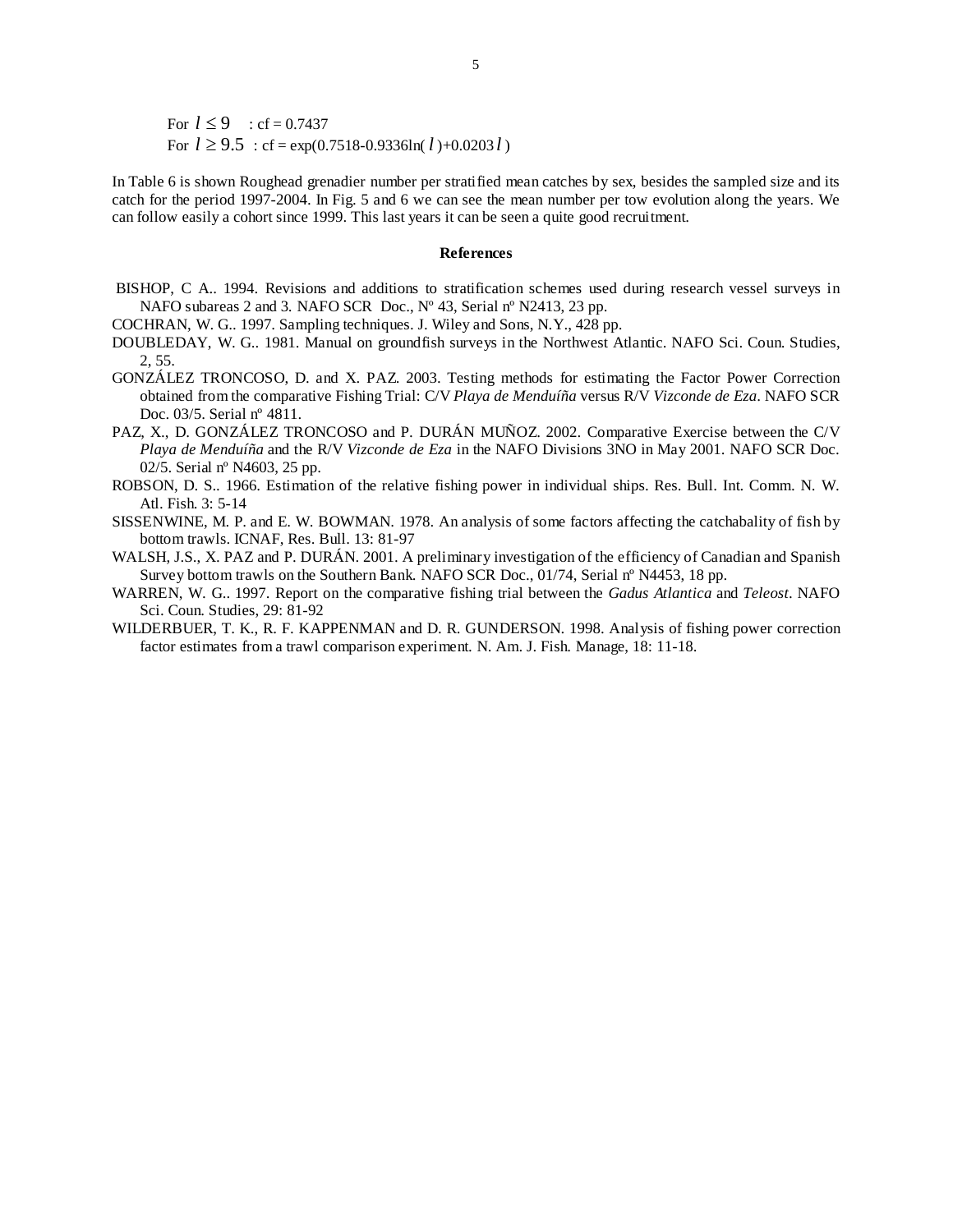| Year         | Vessel                | Valid tows | Depth strata covered (m) | <b>Dates</b>       |
|--------------|-----------------------|------------|--------------------------|--------------------|
| 1997         | C/V Playa de Menduíña | 128        | 56-1280                  | April 26-May 18    |
| 1998         | C/V Playa de Menduíña | 124        | 56-1464                  | May 06-May 26      |
| 1999         | C/V Playa de Menduíña | 114        | 56-1464                  | May 07-May 26      |
| 2000         | C/V Playa de Menduíña | 118        | 56-1464                  | May 07-May 28      |
| $2001^{(*)}$ | R/V Vizconde de Eza   | 83         | 56-1116                  | May 03-May 24      |
|              | C/V Playa de Menduíña | 121        | 56-1464                  | May 05-May 23      |
| 2002         | R/V Vizconde de Eza   | 125        | 56-1464                  | April 29-May 19    |
| 2003         | R/V Vizconde de Eza   | 118        | 56-1464                  | May $11$ -Jun $02$ |
| 2004         | R/V Vizconde de Eza   | 120        | 56-1464                  | Jun 06 – Jun 24    |

**TABLE 1.-** Spanish spring bottom trawl surveys on NAFO Div. 3NO: 1997-2004

(\*) We took, for the calculation of the series, 83 hauls from the R/V *Vizconde de Eza* and 40 hauls from the C/V *Playa de Menduíña* (123 hauls in total)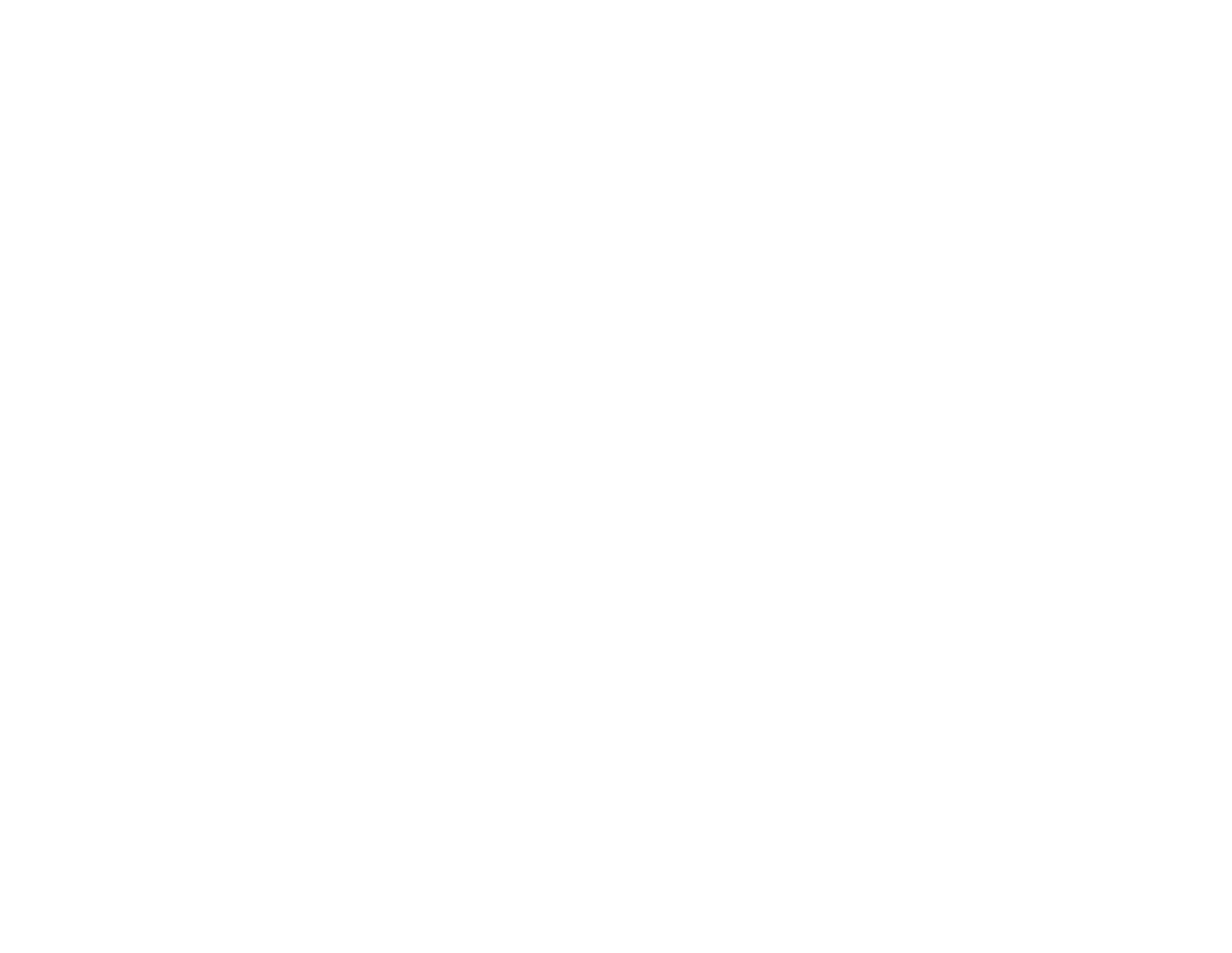**TABLE 2.-** Swept area, number of hauls and Roughhead grenadier mean catch (kg) and SD (\*\*) by stratum. Spanish Spring Surveys on NAFO Div. 3NO: 1997-2004. Swept area in square miles. n.s. means stratum not surveyed. 1997-2000 data are transformed C/V *Playa de Menduíña* data, and 2002-2004 data are original from R/V *Vizconde de Eza*. In 2001, there are data from the two vessels.

| R. grenadier<br>R. grenadier<br>Tow<br>R. grenadier<br>R. grenadier<br>Tow<br>Tow<br>R. grenadier<br>R. grenadier<br>Tow<br>R. grenadier<br>Swept<br>Swept<br>Stratum<br>Swept<br>Swept<br>SD<br>SD<br>number<br>number<br>Mean catch<br>SD<br>number<br>Mean catch<br>number<br>Mean catch<br>Mean catch<br>area<br>area<br>area<br>area | R. grenadier<br>SD<br>0.004<br>0.002<br>0.000<br>0.000 |
|-------------------------------------------------------------------------------------------------------------------------------------------------------------------------------------------------------------------------------------------------------------------------------------------------------------------------------------------|--------------------------------------------------------|
|                                                                                                                                                                                                                                                                                                                                           |                                                        |
|                                                                                                                                                                                                                                                                                                                                           |                                                        |
| 0.000<br>0.0360<br>3<br>0.0356<br>3<br>353<br>0.0480<br>$\overline{4}$<br>0.000<br>0.000<br>0.0465<br>$\overline{4}$<br>0.000<br>0.000<br>0.000                                                                                                                                                                                           |                                                        |
| 0.0218<br>354<br>0.0233<br>2<br>0.000<br>0.0356<br>3<br>0.000<br>0.000<br>$\mathbf{2}$<br>0.000<br>0.000<br>0.0356<br>3<br>0.000                                                                                                                                                                                                          |                                                        |
| $\overline{c}$<br>$\sqrt{2}$<br>0.0233<br>$\overline{c}$<br>0.000<br>0.0221<br>$\overline{2}$<br>0.000<br>0.0229<br>0.000<br>0.0233<br>355<br>0.000<br>0.000<br>0.000                                                                                                                                                                     | 0.117<br>0.083                                         |
| 0.0225<br>2<br>0.0229<br>$\overline{c}$<br>$\overline{2}$<br>356<br>2<br>0.000<br>0.000<br>0.0221<br>0.602<br>0.026<br>0.0225<br>0.426<br>0.019                                                                                                                                                                                           | 0.084<br>0.016                                         |
| 0.0443<br>0.0240<br>0.0236<br>$\overline{c}$<br>357<br>$\overline{4}$<br>0.101<br>0.202<br>$\overline{c}$<br>0.000<br>0.000<br>0.216<br>0.152<br>0.0124                                                                                                                                                                                   | 0.473                                                  |
| 0.0563<br>0.0236<br>0.000<br>0.0349<br>3<br>3<br>358<br>5<br>0.000<br>0.000<br>3<br>0.000<br>0.233<br>0.403<br>0.0341                                                                                                                                                                                                                     | 0.000<br>0.000                                         |
| 359<br>0.0690<br>6<br>0.0698<br>6<br>0.000<br>0.000<br>0.0364<br>3<br>0.000<br>0.000<br>0.0469<br>$\overline{4}$<br>0.000<br>0.000                                                                                                                                                                                                        | 0.000<br>0.000                                         |
| 0.2325<br>19<br>360<br>0.3754<br>32<br>0.000<br>0.000<br>0.2561<br>25<br>0.000<br>0.000<br>0.000<br>0.000<br>0.2396<br>20                                                                                                                                                                                                                 | 0.000<br>0.000                                         |
| 0.0353<br>0.0244<br>$\overline{c}$<br>3<br>0.000<br>0.000<br>0.0353<br>3<br>0.000<br>0.000<br>$\overline{c}$<br>0.000<br>0.000<br>0.0240<br>374                                                                                                                                                                                           | 0.000<br>0.000                                         |
| 375<br>0.0116<br>3<br>0.000<br>0.0236<br>2<br>0.0244<br>$\overline{2}$<br>$\overline{1}$<br>0.000<br>0.0345<br>0.000<br>0.000<br>0.000<br>$\sim$                                                                                                                                                                                          | 0.000<br>0.000                                         |
| 376<br>0.1583<br>0.000<br>0.000<br>0.0930<br>10<br>0.000<br>0.000<br>0.1219<br>10<br>0.000<br>0.000<br>0.1200<br>10<br>14                                                                                                                                                                                                                 | 0.000<br>0.000                                         |
| 0.0116<br>0.000<br>0.0229<br>2<br>0.000<br>0.0240<br>$\mathbf{2}$<br>0.000<br>0.000<br>0.0229<br>$\overline{2}$<br>377<br>0.000<br>-1<br>$\sim$                                                                                                                                                                                           | 0.000<br>0.000                                         |
| $\overline{2}$<br>0.0210<br>$\overline{c}$<br>0.632<br>$\overline{c}$<br>0.0229<br>$\mathbf{2}$<br>378<br>0.447<br>0.0120<br>0.000<br>0.000<br>0.298<br>0.421<br>0.0233                                                                                                                                                                   | 0.149<br>0.211                                         |
| 2<br>$\overline{c}$<br>$\overline{c}$<br>379<br>0.0206<br>0.000<br>0.000<br>0.0356<br>3<br>0.020<br>0.0236<br>0.024<br>0.034<br>0.0225<br>0.011                                                                                                                                                                                           | 0.722<br>0.511                                         |
| 0.0210<br>0.0236<br>$\overline{c}$<br>$\overline{2}$<br>380<br>2<br>0.219<br>0.309<br>0.0113<br>2<br>0.000<br>0.000<br>0.003<br>0.005<br>0.0236                                                                                                                                                                                           | 0.220<br>0.157                                         |
| 0.0221<br>$\overline{c}$<br>0.0229<br>$\overline{c}$<br>$\overline{c}$<br>2<br>0.000<br>0.0229<br>0.000<br>0.000<br>0.000<br>0.0236<br>381<br>0.000<br>0.000                                                                                                                                                                              | 0.074<br>0.100                                         |
| 382<br>0.0461<br>$\overline{4}$<br>0.000<br>0.0229<br>3<br>0.000<br>0.0484<br>$\overline{4}$<br>0.000<br>0.0499<br>$\overline{4}$<br>0.000<br>0.000<br>0.000                                                                                                                                                                              | 0.004<br>0.009                                         |
| 0.0221<br>721<br>2<br>0.000<br>0.000<br>0.0203<br>2<br>0.253<br>0.0244<br>2<br>0.132<br>0.0236<br>2<br>0.758<br>2.443                                                                                                                                                                                                                     | 0.812<br>0.778                                         |
| 722<br>$\overline{2}$<br>$\overline{c}$<br>$\sqrt{2}$<br>0.0214<br>$\overline{2}$<br>0.0229<br>3.202<br>0.026<br>0.0101<br>3.950<br>0.385<br>3.865<br>0.0218<br>0.036                                                                                                                                                                     | 1.204<br>4.767                                         |
| $\overline{2}$<br>$\overline{c}$<br>$\overline{2}$<br>723<br>0.0210<br>$\overline{2}$<br>0.0233<br>0.0229<br>2.528<br>0.0248<br>0.000<br>0.000<br>0.255<br>0.361<br>2.367                                                                                                                                                                 | 2.859<br>1.554                                         |
| 0.0225<br>$\overline{c}$<br>0.0225<br>$\overline{c}$<br>$\sqrt{2}$<br>724<br>0.562<br>0.0206<br>$\overline{c}$<br>1.064<br>0.349<br>3.678<br>0.217<br>0.0233<br>0.048                                                                                                                                                                     | 1.074<br>4.130                                         |
| 0.0206<br>2<br>0.000<br>0.0086<br>0.0229<br>$\overline{c}$<br>3.790<br>$\overline{2}$<br>725<br>0.000<br>$\mathbf{1}$<br>0.077<br>3.718<br>0.0210                                                                                                                                                                                         | 17.511<br>12.646                                       |
| $\overline{2}$<br>$\overline{c}$<br>0.0225<br>$\overline{c}$<br>726<br>0.0094<br>2.213<br>2.336<br>7.296<br>0.205<br>0.0221<br>n.s.<br>n.s.<br>n.s.<br>n.s.                                                                                                                                                                               | 0.120<br>14.727                                        |
| 0.0094<br>$\overline{c}$<br>$\overline{c}$<br>727<br>0.0233<br>$\overline{c}$<br>0.0236<br>0.236<br>0.0210<br>0.358<br>0.196<br>0.181<br>0.661<br>-1<br>$\sim$                                                                                                                                                                            | 2.726<br>2.499                                         |
| 0.0233<br>$\overline{c}$<br>$\overline{c}$<br>728<br>0.0214<br>2<br>0.835<br>0.167<br>0.0206<br>2<br>0.919<br>0.457<br>17.996<br>15.217<br>0.0210                                                                                                                                                                                         | 7.249<br>6.640                                         |
| 0.0233<br>$\overline{c}$<br>$\sqrt{2}$<br>752<br>0.0218<br>2<br>8.836<br>0.0229<br>$\overline{c}$<br>8.172<br>6.983<br>9.032<br>3.744<br>0.0206<br>3.973                                                                                                                                                                                  | 9.968<br>26.663                                        |
| 0.0229<br>$\overline{c}$<br>$\sqrt{2}$<br>0.0214<br>$\overline{c}$<br>0.0218<br>$\overline{c}$<br>9.342<br>30.760<br>753<br>15.528<br>7.705<br>35.635<br>28.442<br>0.0218                                                                                                                                                                 | 1.830<br>49.154                                        |
| $\overline{2}$<br>754<br>0.0330<br>3<br>70.193<br>8.839<br>0.0210<br>2<br>60.723<br>3.985<br>0.0206<br>$\overline{2}$<br>26.373<br>8.716<br>0.0195<br>3                                                                                                                                                                                   | 41.403<br>66.801                                       |
| $\overline{c}$<br>$\overline{4}$<br>0.0206<br>42.088<br>3.130<br>0.0311<br>0.0431<br>755<br>23.467<br>7.041<br>n.s.<br>n.s.<br>n.s.<br>n.s.<br>0.0109<br>0.0225<br>0.0225<br>$\overline{c}$<br>29.642                                                                                                                                     | 7.595<br>28.192<br>0.205                               |
| $\overline{c}$<br>$\overline{2}$<br>756<br>3.252<br>6.895<br>5.707<br>5.995<br>0.0203<br>-1<br>$\sim$<br>0.0233<br>757<br>0.0304<br>3<br>20.873<br>17.870<br>0.0206<br>2<br>39.079<br>$\overline{2}$<br>0.0214<br>2<br>8.896<br>5.646                                                                                                     | 17.852<br>88.705<br>79.940                             |
| 39.313<br>$\overline{c}$<br>$\overline{c}$<br>0.0214<br>0.0105<br>32.807<br>0.0214<br>0.0210<br>46.200<br>23.151                                                                                                                                                                                                                          |                                                        |
| $\overline{2}$<br>$\overline{c}$<br>758<br>46.823<br>8.232<br>77.034<br>$\overline{c}$<br>759<br>0.0214<br>$\overline{c}$<br>66.392<br>41.956<br>0.0218<br>13.002<br>0.0210<br>$\overline{2}$<br>22.491<br>n.s.                                                                                                                           | 55.334<br>32.746<br>32.826<br>6.694                    |
| n.s.<br>n.s.<br>n.s.<br>$\overline{2}$<br>0.0225<br>$\overline{c}$<br>1.409<br>760<br>0.0105<br>3.916<br>0.0214<br>$\overline{c}$<br>8.862<br>1.890<br>0.0210<br>-1<br>4.010<br>÷.                                                                                                                                                        | 17.758<br>2.817                                        |
| $\overline{2}$<br>3<br>0.0206<br>$\overline{c}$<br>8.102<br>0.0210<br>$\overline{c}$<br>0.0315<br>19.198<br>16.592<br>10.125<br>0.0221<br>761<br>3.744<br>25.190                                                                                                                                                                          | 5.093<br>11.535                                        |
| 0.0308<br>3<br>0.0094<br>$\overline{c}$<br>0.0210<br>$\overline{c}$<br>9.397<br>0.0203<br>$\overline{2}$<br>762<br>24.278<br>18.462<br>30.068<br>18.564<br>17.354                                                                                                                                                                         | 4.928<br>18.990                                        |
| 0.0311<br>763<br>0.0218<br>2<br>5.285<br>3<br>3.789<br>0.0416<br>$\overline{4}$<br>10.820<br>11.447<br>n.s.<br>n.s.<br>n.s.<br>n.s.                                                                                                                                                                                                       | 14.523<br>15.110                                       |
| 0.0206<br>0.0225<br>$\overline{c}$<br>$\overline{c}$<br>2<br>4.081<br>0.0218<br>$\overline{c}$<br>4.827<br>2.059<br>4.044<br>1.240<br>0.0218<br>764<br>6.393                                                                                                                                                                              | 2.047<br>4.427                                         |
| $\overline{2}$<br>0.0221<br>$\overline{c}$<br>2<br>765<br>0.0206<br>11.752<br>5.592<br>0.0098<br>2<br>6.734<br>3.431<br>6.197<br>1.421<br>0.0203                                                                                                                                                                                          | 4.467<br>7.755                                         |
| $\overline{c}$<br>$\overline{c}$<br>766<br>0.0308<br>3<br>7.741<br>2.498<br>0.0191<br>2<br>1.902<br>0.0218<br>3.371<br>0.0214<br>6.895<br>5.516                                                                                                                                                                                           | 3.184<br>1.156                                         |
| $\overline{c}$<br>0.277<br>2<br>0.0109<br>$\overline{c}$<br>2.950<br>0.0214<br>0.0210<br>767<br>6.529<br>4.844<br>n.s.<br>n.s.<br>n.s.<br>n.s.                                                                                                                                                                                            | 2.537<br>0.506                                         |

$$
(**) SD = \frac{\sum (x_i - \bar{x})^2}{n - 1}
$$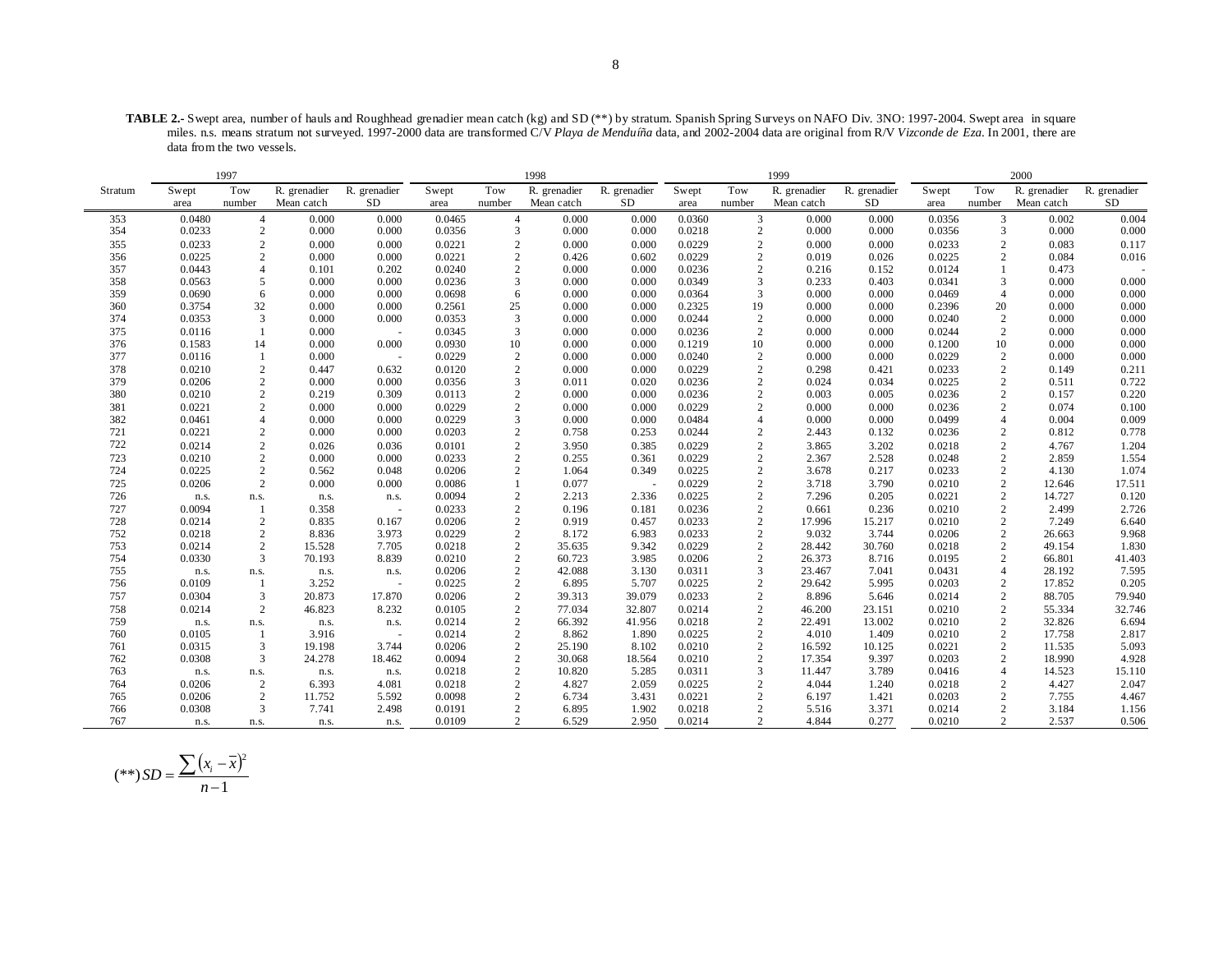**TABLE 2 (cont.).-** Swept area, number of hauls and Roughhead grenadier mean catch (kg) and SD (\*\*) by stratum. Spanish Spring Surveys on NAFO Div. 3NO: 1997-2004. Swept area in square miles. n.s. means stratum not surveyed. 1997-2000 data are transformed C/V *Playa de Menduíña* data, and 2002-2004 data are original from R/V *Vizconde de Eza*. In 2001, there are data from the two vessels.

|                                                                                                                                                                                                                                                                                      | 2004                |                 |                |  |
|--------------------------------------------------------------------------------------------------------------------------------------------------------------------------------------------------------------------------------------------------------------------------------------|---------------------|-----------------|----------------|--|
| R. grenadier<br>R. grenadier<br>Tow<br>R. grenadier<br>Tow<br>R. grenadier<br>Tow<br>R. grenadier<br>R. grenadier<br>Swept<br>Swept<br>Swept<br>Swept<br>Stratum                                                                                                                     | Tow                 | R. grenadier    | R. grenadier   |  |
| SD<br>SD<br>Mean catch<br><b>SD</b><br>number Mean catch<br>number<br>number<br>Mean catch<br>area<br>area<br>area<br>area                                                                                                                                                           | number              | Mean catch      | SD             |  |
| 0.0341<br>3<br>0.000<br>0.000<br>0.0476<br>0.000<br>0.000<br>0.0334<br>3<br>0.000<br>0.000<br>0.033750<br>353<br>$\overline{4}$                                                                                                                                                      | 3                   | 0.000           | 0.000          |  |
| 0.0338<br>0.000<br>0.0356<br>$\mathbf{3}$<br>0.000<br>0.0338<br>0.000<br>354<br>3<br>0.000<br>0.000<br>3<br>0.000<br>0.034500                                                                                                                                                        | 3                   | 0.000           | 0.000          |  |
| $\overline{c}$<br>0.0236<br>$\overline{2}$<br>0.0229<br>355<br>0.0240<br>0.000<br>0.000<br>0.000<br>0.000<br>2<br>0.000<br>0.000<br>0.022875                                                                                                                                         | $\overline{2}$      | 0.000           | 0.000          |  |
| 2<br>$\overline{2}$<br>356<br>0.0240<br>0.000<br>0.0233<br>0.000<br>0.0225<br>$\mathbf{2}$<br>0.163<br>0.022125<br>0.000<br>0.000<br>0.115                                                                                                                                           | $\overline{2}$      | 1.225           | 1.732          |  |
| 2<br>0.170<br>2<br>0.0229<br>357<br>0.0244<br>0.240<br>0.0240<br>1.050<br>1.061<br>2<br>1.385<br>1.959<br>0.022875                                                                                                                                                                   | 2                   | 0.027           | 0.037          |  |
| 3<br>3<br>0.000<br>0.0338<br>3<br>0.000<br>0.033000<br>358<br>0.0345<br>0.000<br>0.0345<br>0.500<br>0.700<br>0.000                                                                                                                                                                   | 3                   | 0.007           | 0.012          |  |
| $\tau$<br>6<br>$\overline{7}$<br>359<br>0.0803<br>0.000<br>0.000<br>0.0686<br>0.041<br>0.100<br>0.0791<br>0.000<br>0.000<br>0.079125                                                                                                                                                 | $\overline{7}$      | 0.479           | 1.267          |  |
| 20<br>20<br>360<br>0.390<br>0.2865<br>25<br>0.000<br>0.2254<br>0.000<br>0.231000<br>0.2423<br>1.744<br>0.000<br>0.000                                                                                                                                                                | 20                  | 0.000           | 0.000          |  |
| $\sqrt{2}$<br>3<br>$\sqrt{2}$<br>0.000<br>0.0225<br>0.000<br>0.000<br>374<br>0.0240<br>0.000<br>0.000<br>0.0345<br>0.000<br>0.023250                                                                                                                                                 | $\overline{2}$      | 0.000           | 0.000          |  |
| 3<br>$\mathbf{3}$<br>0.0330<br>3<br>375<br>0.0338<br>0.000<br>0.000<br>0.0353<br>0.000<br>0.000<br>0.000<br>0.000<br>0.033750                                                                                                                                                        | 3                   | 0.000           | 0.000          |  |
| 10<br>10<br>0.000<br>0.000<br>0.1125<br>10<br>0.000<br>376<br>0.1155<br>0.000<br>0.1140<br>0.000<br>0.000<br>0.116625                                                                                                                                                                | 10                  | 0.000           | 0.000          |  |
| $\overline{c}$<br>$\overline{2}$<br>$\overline{2}$<br>377<br>0.0229<br>0.000<br>0.000<br>0.0229<br>0.273<br>0.0225<br>0.000<br>0.000<br>0.021750<br>0.386                                                                                                                            | 2                   | 0.000           | 0.000          |  |
| 2<br>0.0233<br>2<br>0.008<br>0.0225<br>$\mathbf{2}$<br>0.022500<br>378<br>0.0236<br>0.000<br>0.000<br>0.011<br>0.000<br>0.000                                                                                                                                                        | 2                   | 0.000           | 0.000          |  |
| $\overline{c}$<br>0.0229<br>2<br>379<br>0.0229<br>0.430<br>0.580<br>0.265<br>0.375<br>0.0229<br>$\overline{c}$<br>0.124<br>0.175<br>0.012375                                                                                                                                         | 1                   | 3.960           |                |  |
| $\sqrt{2}$<br>$\overline{c}$<br>0.008<br>0.0229<br>$\sqrt{2}$<br>380<br>0.0206<br>0.03<br>0.048<br>0.0225<br>0.011<br>0.085<br>0.120<br>0.022125                                                                                                                                     | $\overline{2}$      | 278.650         | 209.516        |  |
| 2<br>$\overline{2}$<br>381<br>0.0236<br>0.00<br>0.00<br>0.0229<br>0.000<br>0.000<br>0.0229<br>2<br>0.000<br>0.000<br>0.022500                                                                                                                                                        | 2                   | 4.145           | 5.169          |  |
| 382<br>0.00<br>0.00<br>$\mathfrak{Z}$<br>0.0469<br>$\overline{4}$<br>0.0341<br>0.002<br>0.004<br>0.0454<br>0.000<br>0.000<br>0.046125<br>$\overline{4}$                                                                                                                              | $\overline{4}$      | 0.080           | 0.160          |  |
| 721<br>$\overline{c}$<br>0.0233<br>$\overline{c}$<br>1.250<br>0.0225<br>$\overline{c}$<br>0.0248<br>0.220<br>0.085<br>1.768<br>0.000<br>0.000<br>0.022125                                                                                                                            | $\mathbf{2}$        | 3.473           | 0.449          |  |
| 722<br>$\sqrt{2}$<br>2<br>$\overline{c}$<br>0.0233<br>2.465<br>2.878<br>0.0236<br>10.930<br>14.213<br>0.0221<br>4.315<br>4.547<br>0.021750                                                                                                                                           | $\overline{2}$      | 4.530           | 2.676          |  |
| $\overline{c}$<br>$\overline{c}$<br>$\sqrt{2}$<br>723<br>0.0240<br>1.705<br>0.304<br>0.0233<br>0.700<br>0.283<br>0.0229<br>8.370<br>3.253<br>0.022875                                                                                                                                | $\mathbf{2}$        | 10.053          | 4.938          |  |
| 3<br>0.0225<br>2<br>0.0225<br>$\mathbf{2}$<br>1.669<br>724<br>0.0353<br>7.507<br>3.835<br>10.000<br>4.384<br>4.980<br>0.021375                                                                                                                                                       | 2                   | 10.746          | 0.701          |  |
| $\overline{c}$<br>$\overline{2}$<br>1.832<br>0.0225<br>1.344<br>0.0229<br>$\mathbf{2}$<br>0.377<br>0.532<br>0.022500<br>725<br>0.0116<br>1.415<br>2.650                                                                                                                              | $\mathbf{2}$        | 92.415          | 82.046         |  |
| $\sqrt{2}$<br>4.304<br>0.0214<br>$\overline{2}$<br>0.022500<br>726<br>0.0116<br>5.509<br>2.650<br>1.909<br>0.0225<br>2<br>0.000<br>0.000                                                                                                                                             | 2                   | 59.865          | 19.608         |  |
| $\overline{c}$<br>2<br>727<br>0.0225<br>0.21<br>0.132<br>0.0233<br>0.570<br>0.806<br>0.0218<br>2<br>21.900<br>0.023250<br>24.607                                                                                                                                                     | 2                   | 16.700          | 1.697          |  |
| $\overline{c}$<br>$\overline{c}$<br>$\sqrt{2}$<br>728<br>0.0229<br>1.00<br>0.241<br>0.0229<br>0.620<br>0.876<br>0.0225<br>32.650<br>3.748<br>0.018000                                                                                                                                | $\sqrt{2}$          | 15.650          | 9.687          |  |
| $\overline{c}$<br>6.04<br>0.0229<br>$\sqrt{2}$<br>100.268<br>0.021375<br>752<br>0.0210<br>3.455<br>0.0116<br>$\mathbf{1}$<br>1.950<br>2.758<br>77.900                                                                                                                                | $\mathbf{2}$        | 94.610          | 95.162         |  |
| 753<br>2<br>$\overline{2}$<br>0.0229<br>$\overline{2}$<br>0.0214<br>31.57<br>21.165<br>0.0229<br>5.400<br>7.637<br>57.050<br>55.791<br>0.021750                                                                                                                                      | 2                   | 63.835          | 45.912         |  |
| 2<br>3<br>0.0218<br>$\mathbf{2}$<br>754<br>0.0195<br>75.61<br>17.890<br>0.0341<br>98.450<br>82.237<br>65.600<br>40.729<br>0.021375                                                                                                                                                   | 2                   | 33.355          | 11.377         |  |
| 3<br>755<br>$\overline{4}$<br>24.29<br>19.579<br>0.0338<br>1.307<br>0.0221<br>$\mathbf{2}$<br>18.200<br>25.597<br>0.031875<br>0.0416<br>1.460<br>9.051                                                                                                                               | 3                   | 14.658<br>9.772 | 21.304         |  |
| $\overline{c}$<br>2<br>0.0113<br>12.796<br>11.520<br>0.0229<br>10.819<br>0.0221<br>2<br>7.160<br>0.021750<br>756<br>11.750<br>$\sqrt{2}$<br>0.0225<br>$\overline{2}$<br>0.0221<br>$\mathbf{2}$<br>757<br>0.0233<br>20.43<br>16.686<br>16.250<br>16.193<br>8.575<br>2.765<br>0.021750 | $\overline{2}$<br>2 | 12.890          | 3.778<br>8.330 |  |
| 2<br>$\overline{2}$<br>758<br>0.0218<br>69.10<br>46.916<br>0.0225<br>141.550<br>101.470<br>0.0221<br>2<br>41.050<br>58.053<br>0.021375                                                                                                                                               | 2                   | 32.955          | 10.260         |  |
| 759<br>0.0221<br>$\overline{c}$<br>59.11<br>0.0225<br>2<br>69.250<br>50.035<br>97.934<br>0.0113<br>-1<br>78.080<br>0.021375<br>$\sim$                                                                                                                                                | 2                   | 39.980          | 4.921          |  |
| 2<br>$\overline{2}$<br>0.0229<br>7.195<br>0.0229<br>4.172<br>0.0218<br>$\mathbf{2}$<br>0.022125<br>760<br>9.468<br>11.950<br>40.650<br>3.465                                                                                                                                         | $\mathbf{2}$        | 76.475          | 94.293         |  |
| $\overline{c}$<br>$\overline{2}$<br>$\mathbf{2}$<br>0.022125<br>0.0225<br>15.515<br>2.524<br>0.0225<br>5.350<br>5.445<br>0.0225<br>12.750<br>9.263<br>761                                                                                                                            | 2                   | 25.610          | 28.055         |  |
| 2<br>762<br>0.0116<br>$\overline{c}$<br>2.839<br>3.040<br>0.0225<br>0.325<br>0.460<br>0.0225<br>2<br>3.861<br>0.023250<br>14.650                                                                                                                                                     | 2                   | 15.729          | 4.594          |  |
| 3<br>$\overline{c}$<br>0.0330<br>15.35<br>12.271<br>0.0225<br>1.225<br>1.732<br>0.0311<br>3<br>2.717<br>0.032625<br>763<br>4.705                                                                                                                                                     | 3                   | 28.000          | 21.696         |  |
| 2<br>$\overline{2}$<br>3.323<br>0.0236<br>0.0221<br>$\overline{2}$<br>19.771<br>0.022875<br>764<br>0.0240<br>5.550<br>20.050<br>11.526<br>19.420                                                                                                                                     | 2                   | 40.790          | 41.988         |  |
| $\overline{c}$<br>2<br>0.0113<br>0.0236<br>2.700<br>0.022500<br>765<br>4.385<br>0.685<br>2.404<br>0.0113<br>-1<br>10.400<br>$\sim$                                                                                                                                                   | 2                   | 5.347           | 2.710          |  |
| $\overline{c}$<br>0.0233<br>$\overline{c}$<br>0.0225<br>$\boldsymbol{2}$<br>0.022500<br>766<br>0.0203<br>2.65<br>1.233<br>9.125<br>9.016<br>5.690<br>6.548                                                                                                                           | $\overline{2}$      | 7.214           | 1.582          |  |
| $\overline{2}$<br>0.0225<br>$\overline{2}$<br>$\overline{2}$<br>767<br>0.0218<br>3.09<br>1.673<br>9.150<br>12.940<br>0.0229<br>3.130<br>2.461<br>0.021750                                                                                                                            | 2                   | 3.667           | 0.401          |  |

$$
(**) SD = \frac{\sum (x_i - \bar{x})^2}{n - 1}
$$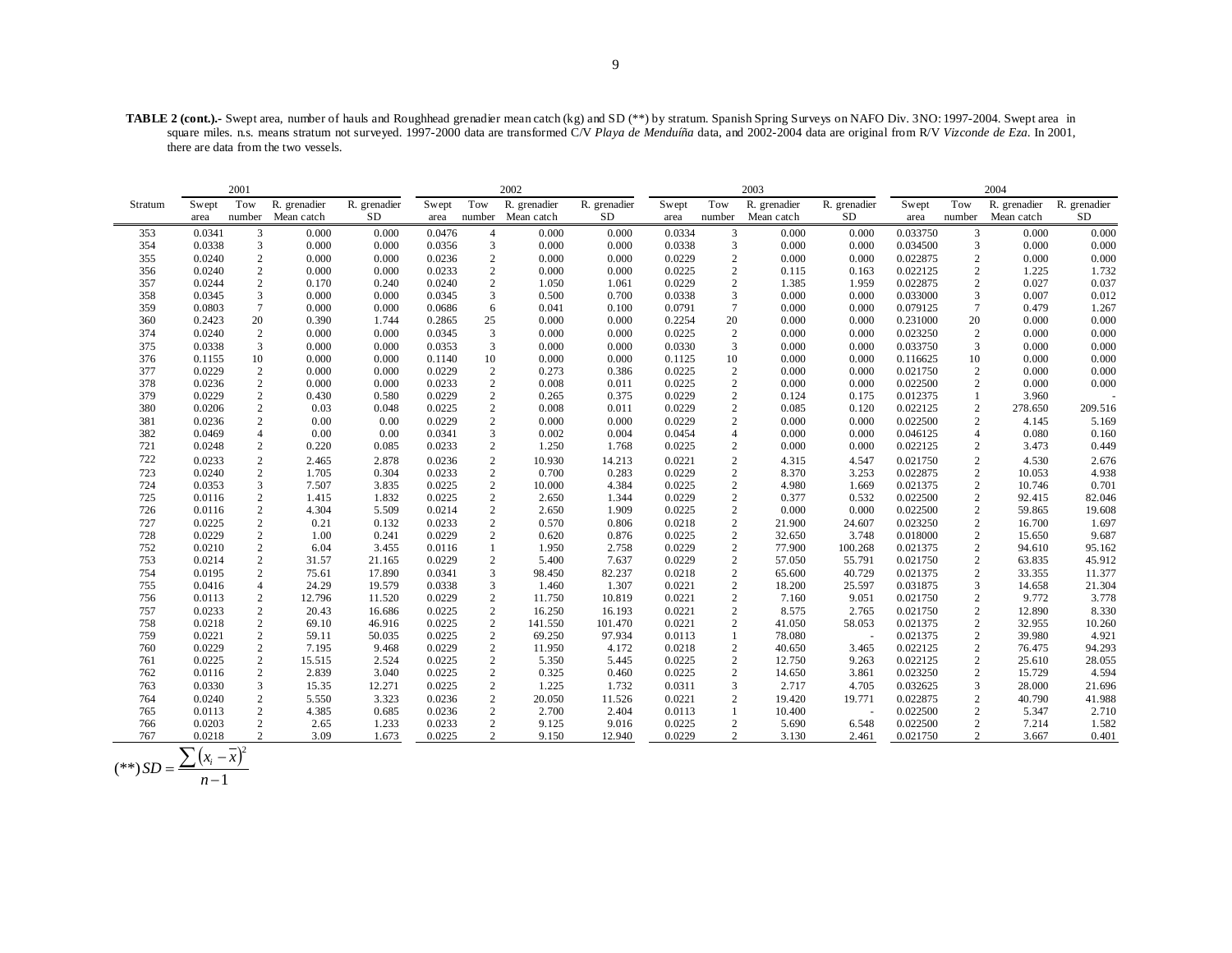**TABLE 3.-** Stratified mean catches (Kg) by stratum and year and SD by year of Roughhead grenadier (1997-2004). n.s. means stratum not surveyed. 1997-2000 data are transformed C/V *Playa de Menduíña* data. 2002-2004 data are original from R/V *Vizconde de Eza*. In 2001, there are data from the two vessels.

| 353<br>0.00<br>$0.00\,$<br>0.00<br>0.00<br>0.00<br>0.00<br>0.61                                  | 0.00      |
|--------------------------------------------------------------------------------------------------|-----------|
|                                                                                                  |           |
| 354<br>0.00<br>0.00<br>0.00<br>0.00<br>0.00<br>0.00<br>0.00                                      | 0.00      |
| 355<br>0.00<br>0.00<br>0.00<br>0.00<br>0.00<br>0.00<br>6.11                                      | 0.00      |
| 356<br>0.00<br>20.01<br>0.88<br>3.96<br>0.00<br>0.00<br>5.41                                     | 57.58     |
| 357<br>16.54<br>0.00<br>35.46<br>77.62<br>27.88<br>172.20<br>227.14                              | 4.35      |
| 358<br>0.00<br>0.00<br>52.35<br>0.00<br>0.00<br>112.50<br>0.00                                   | 1.50      |
| 359<br>0.00<br>0.00<br>0.00<br>0.00<br>0.00<br>17.19<br>0.00                                     | 201.66    |
| 360<br>0.00<br>0.00<br>0.00<br>0.00<br>1085.37<br>0.00<br>0.00                                   | 0.00      |
| 374<br>0.00<br>0.00<br>$0.00\,$<br>$0.00\,$<br>$0.00\,$<br>0.00<br>0.00                          | 0.00      |
| 375<br>0.00<br>0.00<br>0.00<br>0.00<br>0.00<br>0.00<br>0.00                                      | $0.00\,$  |
| 376<br>0.00<br>0.00<br>$0.00\,$<br>0.00<br>0.00<br>0.00<br>0.00                                  | 0.00      |
| 377<br>0.00<br>0.00<br>0.00<br>0.00<br>0.00<br>27.30<br>0.00                                     | 0.00      |
| 378<br>$0.00\,$<br>62.12<br>0.00<br>41.42<br>20.71<br>1.04<br>0.00                               | 0.00      |
| 379<br>$0.00\,$<br>1.20<br>2.53<br>54.14<br>45.58<br>28.09<br>13.14                              | 419.76    |
| 380<br>21.00<br>0.00<br>0.33<br>15.12<br>3.27<br>0.72<br>8.16                                    | 26750.40  |
| 381<br>0.00<br>0.00<br>0.00<br>10.67<br>0.00<br>0.00<br>0.00                                     | 596.88    |
| 382<br>0.00<br>0.00<br>0.00<br>1.46<br>0.00<br>0.80<br>0.00                                      | 27.44     |
| 721<br>0.00<br>49.25<br>52.79<br>14.30<br>81.25<br>0.00<br>158.81                                | 225.71    |
| 722<br>918.12<br>2.15<br>331.80<br>324.65<br>400.45<br>207.06<br>362.46                          | 380.48    |
| 723<br>0.00<br>39.59<br>108.50<br>366.82<br>443.22<br>264.28<br>1297.35                          | 1558.14   |
| 724<br>69.67<br>131.95<br>456.02<br>930.83<br>1240.00<br>512.18<br>617.52                        | 1332.50   |
| $725\,$<br>0.00<br>8.04<br>390.44<br>1327.83<br>148.53<br>278.25<br>39.53                        | 9703.58   |
| 726<br>159.36<br>525.28<br>309.91<br>190.80<br>0.00<br>1060.37<br>n.s.                           | 4310.28   |
| 727<br>34.32<br>18.80<br>63.42<br>239.94<br>20.43<br>54.72<br>2102.40                            | 1603.20   |
| 728<br>65.14<br>71.71<br>1403.72<br>565.40<br>78.35<br>48.32<br>2546.70                          | 1220.70   |
| 752<br>1070.59<br>790.67<br>255.45<br>1157.57<br>1183.22<br>3492.80<br>10204.90                  | 12393.91  |
| 753<br>2142.81<br>4917.66<br>3924.96<br>6783.22<br>4356.11<br>745.20<br>7872.90                  | 8809.23   |
| 754<br>12634.78<br>17721.00<br>11808.00<br>10930.12<br>4747.16<br>12024.20<br>13610.16           | 6003.90   |
| 755<br>16203.89<br>10853.88<br>9350.67<br>562.10<br>7007.00<br>9034.94<br>n.s.                   | 5643.46   |
| 756<br>328.45<br>696.44<br>2993.85<br>1803.02<br>1186.75<br>723.16<br>1292.39                    | 986.92    |
| 757<br>2129.06<br>4009.91<br>9047.90<br>2083.97<br>907.40<br>1657.50<br>874.65                   | 1314.78   |
| 758<br>4635.47<br>7626.33<br>4573.78<br>5478.08<br>6840.86<br>14013.45<br>4063.95                | 3262.55   |
| 759<br>8431.85<br>2856.38<br>4168.89<br>7507.47<br>8794.75<br>9916.16<br>n.s.                    | 5077.46   |
| 760<br>603.06<br>1840.30<br>1364.74<br>617.48<br>2734.73<br>1108.03<br>6260.10                   | 11777.15  |
| 761<br>3282.93<br>1972.49<br>2653.07<br>914.85<br>2180.25<br>4307.46<br>2837.19                  | 4379.31   |
| 762<br>5147.01<br>3678.97<br>601.93<br>68.90<br>3105.80<br>6374.36<br>4025.85                    | 3334.44   |
| 763<br>2824.01<br>2987.69<br>3790.53<br>4005.31<br>319.73<br>709.05<br>n.s.                      | 7307.91   |
| 764<br>639.32<br>482.68<br>404.37<br>442.67<br>555.00<br>2005.00<br>1942.00                      | 4079.00   |
| 765<br>1457.26<br>768.48<br>961.66<br>543.70<br>334.80<br>1289.60<br>834.98                      | 662.97    |
| 766<br>1114.72<br>992.95<br>794.36<br>458.47<br>381.98<br>819.36<br>1314.00                      | 1038.74   |
| 767<br>494.54<br>1031.65<br>765.33<br>400.82<br>488.25<br>1445.70<br>n.s.                        | 579.31    |
|                                                                                                  |           |
| <b>TOTAL</b><br>35543.40<br>72931.33<br>46897.68<br>73231.81<br>59305.36<br>56459.28<br>76491.23 | 125045.18 |
| 3.81<br>7.05<br>7.08<br>4.53<br>5.73<br>5.46<br>7.40                                             | 12.09     |
| S.D.<br>0.31<br>0.61<br>0.45<br>0.85<br>0.77<br>1.42<br>1.51                                     | 2.17      |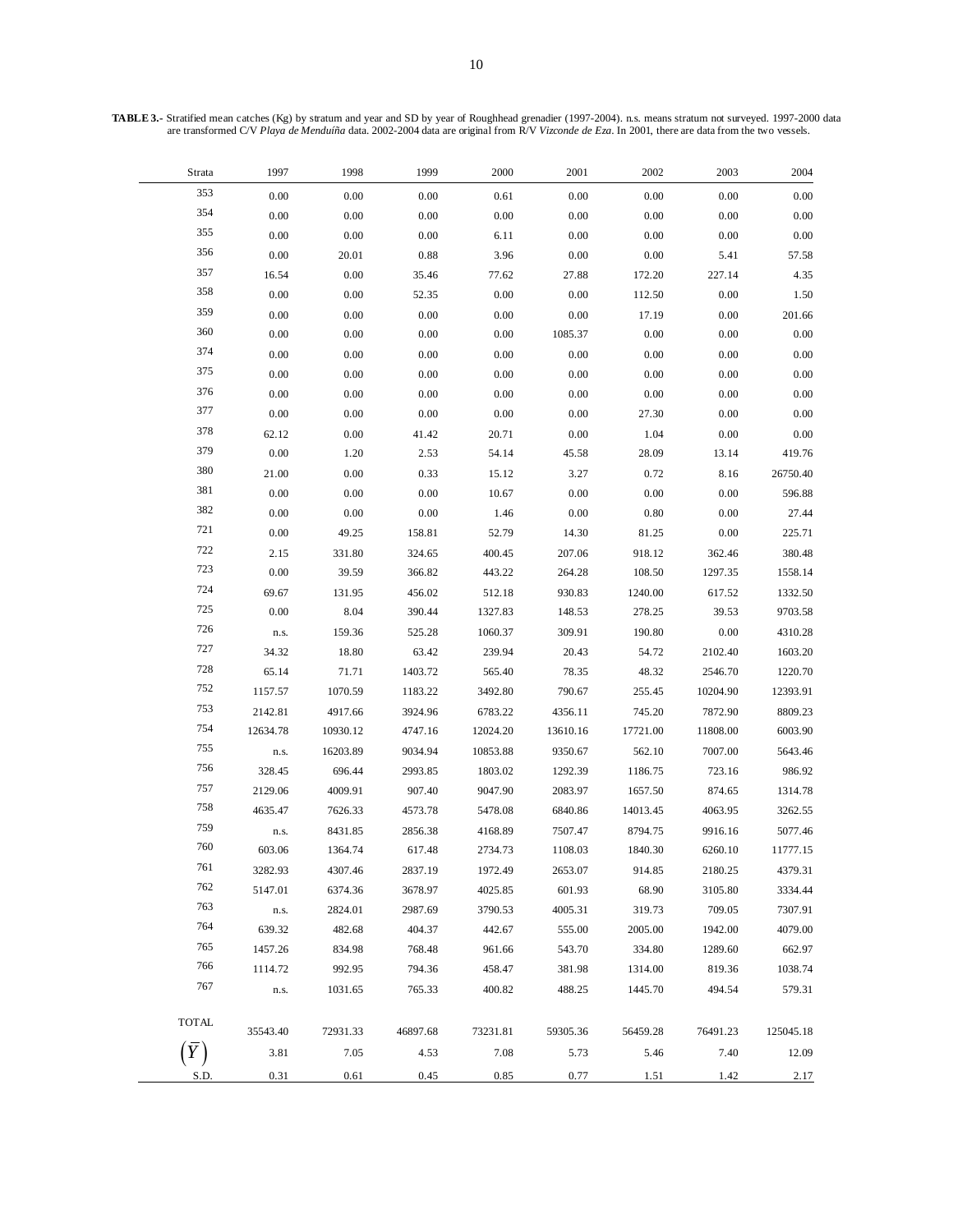| Strata        | 1997             | 1998             | 1999             | $2000\,$         | 2001             | 2002             | 2003             | 2004             |
|---------------|------------------|------------------|------------------|------------------|------------------|------------------|------------------|------------------|
| 353           | $\boldsymbol{0}$ | $\boldsymbol{0}$ | $\boldsymbol{0}$ | $\boldsymbol{0}$ | $\boldsymbol{0}$ | $\boldsymbol{0}$ | $\boldsymbol{0}$ | $\boldsymbol{0}$ |
| 354           | $\boldsymbol{0}$ | $\boldsymbol{0}$ | $\boldsymbol{0}$ | $\boldsymbol{0}$ | $\boldsymbol{0}$ | $\boldsymbol{0}$ | $\boldsymbol{0}$ | $\boldsymbol{0}$ |
| 355           | $\mathbf{0}$     | $\boldsymbol{0}$ | $\boldsymbol{0}$ | $\mathbf{1}$     | $\boldsymbol{0}$ | $\boldsymbol{0}$ | $\boldsymbol{0}$ | $\boldsymbol{0}$ |
| 356           | $\mathbf{0}$     | $\boldsymbol{2}$ | $\boldsymbol{0}$ | $\boldsymbol{0}$ | $\boldsymbol{0}$ | $\boldsymbol{0}$ | $\boldsymbol{0}$ | 5                |
| 357           | $\mathbf{1}$     | $\boldsymbol{0}$ | 3                | 6                | $\boldsymbol{2}$ | 14               | 20               | $\boldsymbol{0}$ |
| 358           | $\boldsymbol{0}$ | $\boldsymbol{0}$ | 5                | $\boldsymbol{0}$ | $\boldsymbol{0}$ | 10               | $\boldsymbol{0}$ | $\boldsymbol{0}$ |
| 359           | $\boldsymbol{0}$ | $\boldsymbol{0}$ | $\boldsymbol{0}$ | $\boldsymbol{0}$ | $\boldsymbol{0}$ | $\sqrt{2}$       | $\boldsymbol{0}$ | 18               |
| 360           | $\boldsymbol{0}$ | $\boldsymbol{0}$ | $\boldsymbol{0}$ | $\boldsymbol{0}$ | 90               | $\boldsymbol{0}$ | $\boldsymbol{0}$ | $\boldsymbol{0}$ |
| 374           | $\mathbf{0}$     | $\boldsymbol{0}$ | $\boldsymbol{0}$ | $\boldsymbol{0}$ | $\boldsymbol{0}$ | $\boldsymbol{0}$ | $\boldsymbol{0}$ | $\boldsymbol{0}$ |
| 375           | $\mathbf{0}$     | $\boldsymbol{0}$ | $\boldsymbol{0}$ | $\boldsymbol{0}$ | $\boldsymbol{0}$ | $\boldsymbol{0}$ | $\boldsymbol{0}$ | $\boldsymbol{0}$ |
| 376           | $\mathbf{0}$     | $\boldsymbol{0}$ | $\boldsymbol{0}$ | $\boldsymbol{0}$ | $\boldsymbol{0}$ | $\boldsymbol{0}$ | $\boldsymbol{0}$ | $\boldsymbol{0}$ |
| 377           | $\boldsymbol{0}$ | $\boldsymbol{0}$ | $\boldsymbol{0}$ | $\boldsymbol{0}$ | $\boldsymbol{0}$ | $\sqrt{2}$       | $\boldsymbol{0}$ | $\boldsymbol{0}$ |
| 378           | 6                | $\boldsymbol{0}$ | $\overline{4}$   | $\overline{c}$   | $\boldsymbol{0}$ | $\boldsymbol{0}$ | $\boldsymbol{0}$ | $\boldsymbol{0}$ |
| 379           | $\boldsymbol{0}$ | $\boldsymbol{0}$ | $\boldsymbol{0}$ | 5                | 4                | $\boldsymbol{2}$ | $\mathbf{1}$     | 34               |
| 380           | $\overline{c}$   | $\boldsymbol{0}$ | $\boldsymbol{0}$ | $\mathbf{1}$     | $\boldsymbol{0}$ | $\boldsymbol{0}$ | $\mathbf{1}$     | 2418             |
| 381           | $\boldsymbol{0}$ | $\boldsymbol{0}$ | $\boldsymbol{0}$ | $\mathbf{1}$     | $\boldsymbol{0}$ | $\boldsymbol{0}$ | $\boldsymbol{0}$ | 53               |
| 382           | $\mathbf{0}$     | $\boldsymbol{0}$ | $\boldsymbol{0}$ | $\boldsymbol{0}$ | $\boldsymbol{0}$ | $\boldsymbol{0}$ | $\boldsymbol{0}$ | $\sqrt{2}$       |
| 721           | $\mathbf{0}$     | 5                | 13               | $\overline{4}$   | $\mathbf{1}$     | $\boldsymbol{7}$ | $\boldsymbol{0}$ | 20               |
| 722           | $\mathbf{0}$     | 31               | $28\,$           | 37               | 18               | 78               | 33               | 35               |
| 723           | $\boldsymbol{0}$ | $\mathfrak{Z}$   | 32               | 36               | 22               | 9                | 113              | 136              |
| 724           | 6                | 13               | 41               | 44               | 79               | 110              | 55               | 125              |
| 725           | $\mathbf{0}$     | $\mathbf{1}$     | 34               | 126              | 13               | 25               | $\mathfrak{Z}$   | 863              |
| 726           | $\boldsymbol{0}$ | 15               | 47               | 96               | 25               | 18               | $\boldsymbol{0}$ | 383              |
| 727           | $\overline{4}$   | $\sqrt{2}$       | $\sqrt{5}$       | 23               | $\sqrt{2}$       | $\sqrt{5}$       | 193              | 138              |
| 728           | 6                | $\tau$           | 121              | 54               | $\overline{7}$   | $\overline{4}$   | 226              | 136              |
| 752           | 106              | 94               | 102              | 339              | 75               | $22\,$           | 892              | 1160             |
| 753           | 200              | 452              | 343              | 624              | 407              | 65               | 688              | 810              |
| 754           | 1149             | 1041             | 460              | 1233             | 1395             | 1549             | 1086             | 562              |
| 755           | n.s.             | 1571             | 871              | 1007             | 899              | 50               | 633              | 531              |
| 756           | 30               | 62               | 266              | 178              | 113              | 104              | 65               | 91               |
| 757           | 210              | 389              | 78               | 847              | 179              | 147              | 79               | 121              |
| 758           | 434              | 701              | 428              | 522              | 629              | 1246             | 367              | 305              |
| 759           | n.s.             | 789              | 263              | 397              | 679              | 782              | 881              | 475              |
| 760           | 57               | 128              | 55               | 260              | 97               | 161              | 576              | 1065             |
| 761           | 313              | 418              | 270              | 178              | 236              | 81               | 194              | 396              |
| 762           | 502              | 618              | 350              | 398              | 54               | 6                | 276              | 287              |
| 763           | n.s.             | 260              | 288              | 364              | 364              | 28               | 68               | 672              |
| 764           | 62               | $44\,$           | $36\,$           | 41               | 46               | 170              | 176              | 357              |
| 765           | 141              | 80               | 69               | 95               | 49               | 28               | 115              | 59               |
| 766           | 109              | 104              | 73               | 43               | $38\,$           | 113              | 73               | 92               |
| 767           | n.s.             | 93               | 72               | 38               | 45               | 129              | 43               | 53               |
| <b>TOTAL</b>  | 3340             | 6922             | 4357             | 7000             | 5568             | 4968             | 6860             | 11402            |
| S.D.          | 290              | 644              | 431              | 807              | 700              | 1365             | 1316             | 2043             |
| Warren Method | 3651             | 7693             | 4920             | 8448             | 6098             | 4520             | 6388             | 11094            |

**TABLE 4.-** Survey estimates (by the swept area method) of Roughhead grenadier biomass (t) and SD by stratum and year on NAFO Div. 3NO. n.s. means stratum not surveyed. 1997-2000 data are transformed C/V *Playa de Menduíña* data. 2002-2004 data are original from R/V *Vizconde de Eza*. In 2001, there are data from the two vessels. The last row presents the biomass obtained from the length distribution.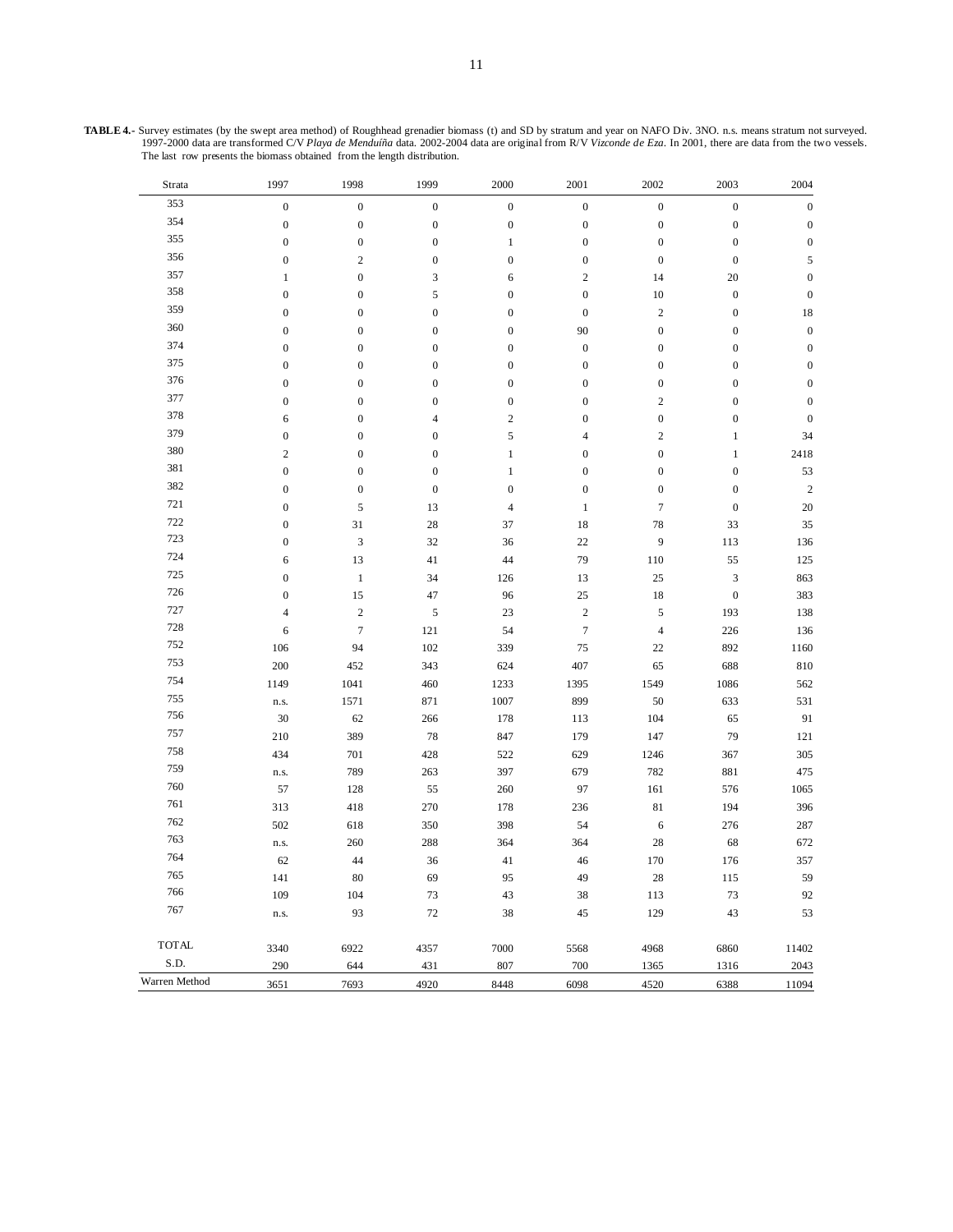## $Weight = a(l + 0.25)^{b}$

**TABLE 5.-** Length weight relationships in the calculation of Roughead grenadier biomass. The equation is Spanish Spring Surveys on NAFO Div. 3NO: 1997-2004. To calculate the parameters for the indeterminate individuals, we used the total data (males + females

|         |              | 1997                                 | 1998              | 1999             | 2000             | 2001                         | 2002             | 2003             | 2004             |  |
|---------|--------------|--------------------------------------|-------------------|------------------|------------------|------------------------------|------------------|------------------|------------------|--|
| Males   | a            | 0.0686563                            | 0.1094310         | 0.0649997        | 0.0554275        | 0.1095131                    | 0.0881514        | 0.1141263        | 0.0903821        |  |
|         |              | $Error = 0.3814$                     | $Error = 0.0983$  | $Error = 0.1812$ | $Error = 0.1403$ | $Error = 0.0689$             | $Error = 0.0485$ | $Error = 0.0628$ | $Error = 0.0792$ |  |
|         | <sub>b</sub> | 3.0452545                            | 2.8929179         | 3.1084774        | 3.1410878        | 2.8905752                    | 2.9672036        | 2.8805354        | 2.9517438        |  |
|         |              | $Error = 0.1340$                     | $Error = 0.09370$ | $Error = 0.0728$ | $Error = 0.0547$ | $Error = 0.0279$             | $Error = 0.0200$ | $Error = 0.0262$ | $Error = 0.0311$ |  |
|         |              | $R2 = 0.979$                         | $R2 = 0.995$      | $R2 = 0.984$     | $R2 = 0.989$     | $R2 = 0.997$                 | $R2 = 0.998$     | $R2 = 0.997$     | $R2 = 0.995$     |  |
|         |              | $N = 26$                             | $N = 201$         | $N = 102$        | $N = 269$        | $N = 116$                    | $N = 292$        | $N = 496$        | $N = 525$        |  |
| Females | a            | 0.0937428                            | 0.0673134         | 0.1184983        | 0.0789802        | 0.2842789                    | 0.0855960        | 0.1131568        | 0.0804420        |  |
|         |              | $Error = 0.0938$<br>$Error = 0.1618$ |                   | $Error = 0.1245$ | $Error = 0.0608$ | $Error = 0.3519$             | $Error = 0.0950$ | $Error = 0.0441$ | $Error = 0.0351$ |  |
|         | b            | 2.9394836                            | 3.0550714         | 2.8738821        | 3.0192313        | 2.5396540                    | 2.9736202        | 2.8864205        | 2.9918664        |  |
|         |              | $Error = 0.0531$                     | $Error = 0.0315$  | $Error = 0.0422$ | $Error = 0.0209$ | $Error = 0.1311$             | $Error = 0.0336$ | $Error = 0.0156$ | $Error = 0.0123$ |  |
|         |              | $R2 = 0.993$                         | $R2 = 0.993$      | $R2 = 0.987$     | $R2 = 0.997$     | $R2 = 0.901$<br>$R2 = 0.992$ |                  | $R2 = 0.998$     | $R2 = 0.999$     |  |
|         |              | $N = 41$                             | $N = 450$         | $N = 233$        | $N = 548$        | $N = 168$                    | $N = 477$        | $N = 788$        | $N = 806$        |  |
| Indet.  | a            | 0.0908568                            | 0.0907145         | 0.1184514        | 0.0736017        | 0.1862139                    | 0.1039522        | 0.1104181        | 0.0924286        |  |
|         |              | $Error = 0.1433$                     | $Error = 0.0484$  | $Error = 0.1043$ | $Error = 0.0625$ | $Error = 0.1546$             | $Error = 0.0542$ | $Error = 0.0425$ | $Error = 0.0578$ |  |
|         | <sub>b</sub> | 2.9493921                            | 2.9631140         | 2.8772707        | 3.0408785        | 2.6892207                    | 2.9096048        | 2.8948522        | 2.9466412        |  |
|         |              | $Error = 0.0475$                     | $Error = 0.0164$  | $Error = 0.0357$ | $Error = 0.0218$ | $Error = 0.0603$             | $Error = 0.0196$ | $Error = 0.0151$ | $Error = 0.0207$ |  |
|         |              | $R2 = 0.994$                         | $R2 = 0.998$      | $R2 = 0.990$     | $R2 = 0.997$     | $R2 = 0.977$                 | $R2 = 0.997$     | $R2 = 0.998$     | $R2 = 0.997$     |  |
|         |              | $N = 67$                             | $N = 655$         | $N = 338$        | $N = 820$        | $N = 292$                    | $N = 787$        | $N = 1288$       | $N = 1379$       |  |

+ indeterminate individuals).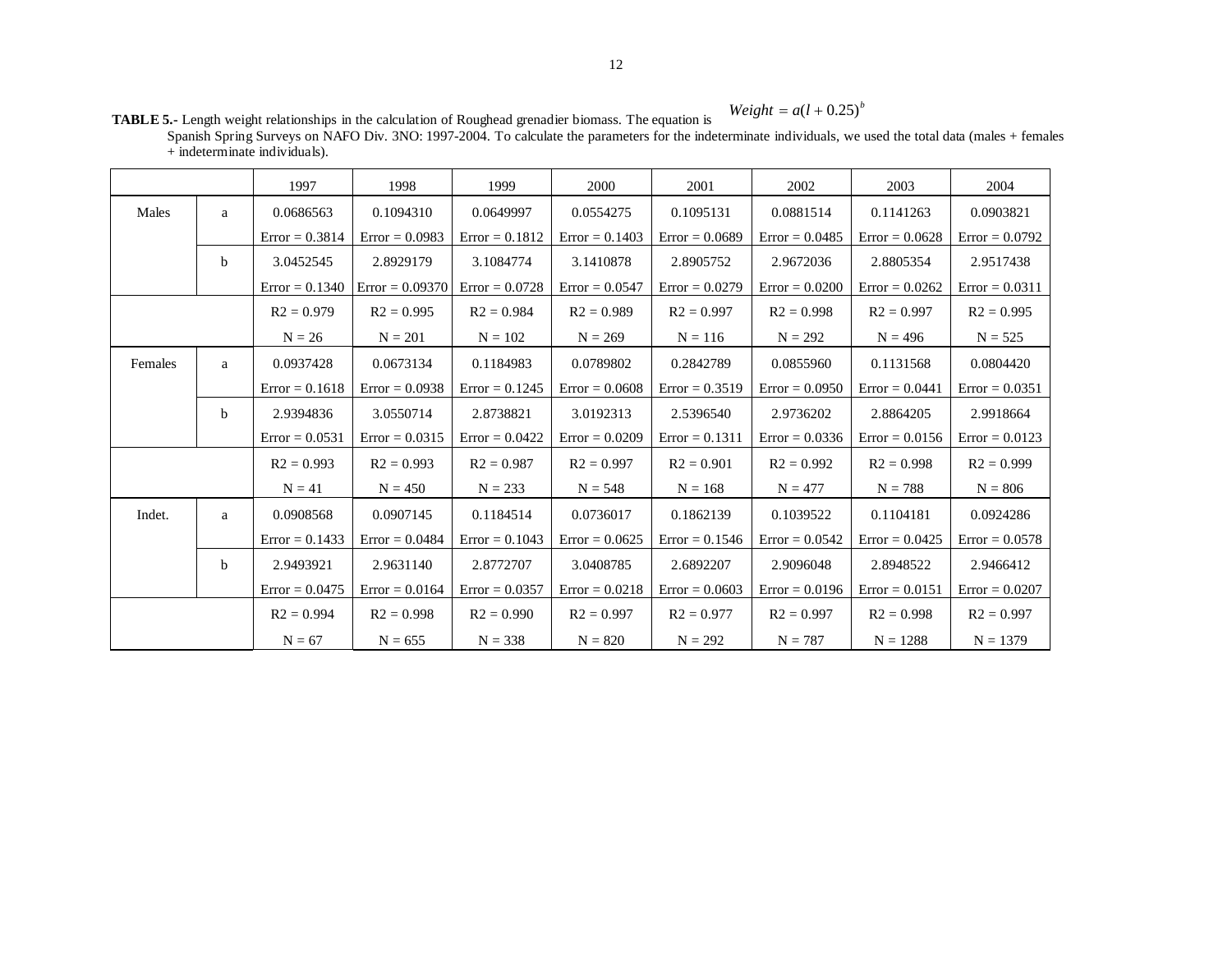**TABLE 6.-** Roughhead grenadier length distribution. Estimated numbers per haul stratified mean catches. Spanish Spring Survey on NAFO 3NO: 1997-2004. Indet. means indeterminate. 1997-2000 data are transformed C/V *Playa de Menduíña* data. 2002-2004 data are original R/V *Vizconde de Eza* data. In 2001, there are data from the two vessels. (\*) indicates untransformed data.

|                             | 1997  |         |        | 1998  |       |          |       | 1999   |       |          |        | 2000   |       |            |                |        |
|-----------------------------|-------|---------|--------|-------|-------|----------|-------|--------|-------|----------|--------|--------|-------|------------|----------------|--------|
| Length $(cm.)$              | Males | Females | Indet. | Total | Males | Females  | Indet | Total  | Males | Females  | Indet. | Total  | Males | Females    | Indet.         | Total  |
| 2                           | 0.000 | 0.000   | 0.000  | 0.000 | 0.000 | 0.000    | 0.000 | 0.000  | 0.000 | 0.000    | 0.000  | 0.000  | 0.000 | 0.000      | 0.000          | 0.000  |
| 3                           | 0.000 | 0.000   | 0.000  | 0.000 | 0.000 | 0.005    | 0.000 | 0.005  | 0.000 | 0.000    | 0.000  | 0.000  | 0.000 | 0.000      | 0.012          | 0.012  |
| 4                           | 0.000 | 0.000   | 0.000  | 0.000 | 0.000 | 0.000    | 0.000 | 0.000  | 0.000 | 0.065    | 0.009  | 0.075  | 0.015 | 0.057      | 0.000          | 0.072  |
| 5                           | 0.000 | 0.028   | 0.000  | 0.028 | 0.000 | 0.000    | 0.032 | 0.032  | 0.277 | 0.195    | 0.019  | 0.491  | 0.206 | 0.400      | 0.000          | 0.606  |
| 6                           | 0.000 | 0.000   | 0.000  | 0.000 | 0.010 | 0.013    | 0.016 | 0.038  | 0.113 | 0.165    | 0.006  | 0.283  | 0.189 | 0.190      | 0.023          | 0.403  |
| 7                           | 0.000 | 0.052   | 0.000  | 0.052 | 0.090 | 0.043    | 0.005 | 0.139  | 0.300 | 0.391    | 0.000  | 0.691  | 0.307 | 0.215      | 0.000          | 0.522  |
| 8                           | 0.091 | 0.071   | 0.000  | 0.162 | 0.295 | 0.250    | 0.000 | 0.546  | 0.293 | 0.389    | 0.000  | 0.683  | 0.276 | 0.274      | 0.000          | 0.549  |
| 9                           | 0.003 | 0.036   | 0.000  | 0.039 | 0.237 | 0.305    | 0.000 | 0.542  | 0.425 | 0.518    | 0.000  | 0.944  | 0.406 | 0.461      | 0.000          | 0.867  |
| 10                          | 0.031 | 0.083   | 0.000  | 0.114 | 0.598 | 0.595    | 0.000 | 1.194  | 0.710 | 0.872    | 0.000  | 1.582  | 0.340 | 0.421      | 0.000          | 0.760  |
| 11                          | 0.068 | 0.144   | 0.000  | 0.213 | 0.523 | 0.669    | 0.000 | 1.192  | 1.343 | 1.543    | 0.000  | 2.886  | 0.807 | 0.902      | 0.000          | 1.709  |
| 12                          | 0.128 | 0.195   | 0.000  | 0.324 | 0.373 | 0.515    | 0.000 | 0.889  | 1.217 | 1.650    | 0.000  | 2.867  | 1.307 | 1.454      | 0.000          | 2.761  |
| 13                          | 0.193 | 0.306   | 0.000  | 0.499 | 0.484 | 0.506    | 0.000 | 0.990  | 0.643 | 0.894    | 0.000  | 1.537  | 1.742 | 2.233      | 0.000          | 3.975  |
| 14                          | 0.531 | 0.452   | 0.000  | 0.983 | 0.801 | 0.723    | 0.000 | 1.523  | 0.499 | 0.527    | 0.000  | 1.026  | 0.974 | 1.587      | 0.000          | 2.560  |
| 15                          | 0.637 | 0.760   | 0.000  | 1.396 | 1.023 | 0.959    | 0.000 | 1.982  | 0.666 | 0.521    | 0.000  | 1.187  | 0.799 | 0.877      | 0.000          | 1.675  |
| 16                          | 0.396 | 0.481   | 0.000  | 0.877 | 1.049 | 0.992    | 0.000 | 2.041  | 0.613 | 0.656    | 0.000  | 1.269  | 0.655 | 0.737      | 0.000          | 1.393  |
| 17                          | 0.242 | 0.352   | 0.000  | 0.595 | 0.699 | 0.836    | 0.000 | 1.536  | 0.412 | 0.499    | 0.000  | 0.911  | 0.563 | 0.778      | 0.000          | 1.341  |
| 18                          | 0.240 | 0.290   | 0.000  | 0.531 | 0.394 | 0.649    | 0.000 | 1.043  | 0.211 | 0.293    | 0.000  | 0.504  | 0.397 | 0.585      | 0.000          | 0.982  |
| 19                          | 0.268 | 0.260   | 0.000  | 0.528 | 0.297 | 0.413    | 0.000 | 0.710  | 0.128 | 0.179    | 0.000  | 0.307  | 0.168 | 0.427      | 0.000          | 0.596  |
| 20                          | 0.213 | 0.275   | 0.000  | 0.488 | 0.217 | 0.326    | 0.000 | 0.542  | 0.055 | 0.125    | 0.000  | 0.180  | 0.060 | 0.273      | 0.000          | 0.334  |
| 21                          | 0.162 | 0.193   | 0.000  | 0.356 | 0.105 | 0.379    | 0.000 | 0.484  | 0.019 | 0.124    | 0.000  | 0.143  | 0.024 | 0.306      | 0.000          | 0.330  |
| 22                          | 0.050 | 0.233   | 0.000  | 0.283 | 0.041 | 0.246    | 0.000 | 0.287  | 0.008 | 0.084    | 0.000  | 0.092  | 0.007 | 0.183      | 0.000          | 0.190  |
| 23                          | 0.019 | 0.186   | 0.000  | 0.205 | 0.026 | 0.269    | 0.000 | 0.295  | 0.002 | 0.076    | 0.000  | 0.079  | 0.007 | 0.126      | 0.000          | 0.133  |
| 24                          | 0.000 | 0.117   | 0.000  | 0.117 | 0.003 | 0.222    | 0.000 | 0.225  | 0.001 | 0.073    | 0.000  | 0.074  | 0.000 | 0.160      | 0.000          | 0.160  |
| 25                          | 0.005 | 0.101   | 0.000  | 0.106 | 0.001 | 0.229    | 0.000 | 0.231  | 0.001 | 0.065    | 0.000  | 0.066  | 0.005 | 0.114      | 0.000          | 0.118  |
| 26                          | 0.000 | 0.057   | 0.000  | 0.057 | 0.004 | 0.103    | 0.000 | 0.107  | 0.001 | 0.050    | 0.000  | 0.051  | 0.004 | 0.113      | 0.000          | 0.117  |
| 27                          | 0.000 | 0.026   | 0.000  | 0.026 | 0.009 | 0.097    | 0.000 | 0.105  | 0.000 | 0.042    | 0.000  | 0.042  | 0.003 | 0.091      | 0.000          | 0.094  |
| 28                          | 0.000 | 0.044   | 0.000  | 0.044 | 0.000 | 0.093    | 0.000 | 0.093  | 0.000 | 0.039    | 0.000  | 0.039  | 0.000 | 0.069      | 0.000          | 0.069  |
| 29                          | 0.014 | 0.031   | 0.000  | 0.045 | 0.004 | 0.077    | 0.000 | 0.081  | 0.002 | 0.038    | 0.000  | 0.039  | 0.000 | 0.047      | 0.000          | 0.047  |
| 30                          | 0.000 | 0.020   | 0.000  | 0.020 | 0.001 | 0.083    | 0.000 | 0.084  | 0.000 | 0.018    | 0.000  | 0.018  | 0.000 | 0.049      | 0.000          | 0.049  |
| 31                          | 0.000 | 0.019   | 0.000  | 0.019 | 0.000 | 0.070    | 0.000 | 0.070  | 0.000 | 0.016    | 0.000  | 0.016  | 0.000 | 0.040      | 0.000          | 0.040  |
| 32                          | 0.000 | 0.018   | 0.000  | 0.018 | 0.000 | 0.032    | 0.000 | 0.032  | 0.000 | 0.011    | 0.000  | 0.011  | 0.000 | 0.023      | 0.000          | 0.023  |
| 33                          | 0.000 | 0.011   | 0.000  | 0.011 | 0.000 | 0.030    | 0.000 | 0.030  | 0.000 | 0.019    | 0.000  | 0.019  | 0.000 | 0.006      | 0.000          | 0.006  |
| 34                          | 0.000 | 0.000   | 0.000  | 0.000 | 0.000 | 0.023    | 0.000 | 0.023  | 0.000 | 0.006    | 0.000  | 0.006  | 0.000 | 0.018      | 0.000          | 0.018  |
| 35                          | 0.000 | 0.005   | 0.000  | 0.005 | 0.000 | 0.010    | 0.000 | 0.010  | 0.000 | 0.003    | 0.000  | 0.003  | 0.000 | 0.003      | 0.000          | 0.003  |
| 36                          | 0.000 | 0.007   | 0.000  | 0.007 | 0.000 | 0.006    | 0.000 | 0.006  | 0.000 | 0.001    | 0.000  | 0.001  | 0.000 | 0.024      | 0.000          | 0.024  |
| 37                          | 0.000 | 0.003   | 0.000  | 0.003 | 0.000 | 0.008    | 0.000 | 0.008  | 0.000 | 0.001    | 0.000  | 0.001  | 0.000 | 0.000      | 0.000          | 0.000  |
| 38                          | 0.000 | 0.000   | 0.000  | 0.000 | 0.000 | 0.000    | 0.000 | 0.000  | 0.000 | 0.002    | 0.000  | 0.002  | 0.000 | 0.006      | 0.000          | 0.006  |
| 39                          | 0.000 | 0.000   | 0.000  | 0.000 | 0.000 | 0.003    | 0.000 | 0.003  | 0.000 | 0.000    | 0.000  | 0.000  | 0.000 | 0.000      | 0.000          | 0.000  |
| 40                          | 0.000 | 0.000   | 0.000  | 0.000 | 0.000 | 0.000    | 0.000 | 0.000  | 0.000 | 0.000    | 0.000  | 0.000  | 0.000 | 0.002      | 0.000          | 0.002  |
| Total                       | 3.293 | 4.859   | 0.000  | 8.152 | 7.284 | 9.781    | 0.053 | 17.118 | 7.939 | 10.150   | 0.034  | 18.124 | 9.262 | 13.252     | 0.035          | 22.548 |
| $N^{\circ}$ samples $(*)$ : |       | 14      |        |       |       | 47       |       |        |       | 53       |        |        |       | 57         |                |        |
| $No$ Ind. $(*)$ :           | 416   | 609     | 2      | 1027  | 1647  | 2421     | 8     | 4076   | 2501  | 3512     | $\tau$ | 6020   | 1957  | 2967       | $\overline{4}$ | 4928   |
| Sampled catch:              |       | 89      |        |       |       | 338      |       |        |       | 379      |        |        |       | 318        |                |        |
| Range(*):                   |       | 5.5-37  |        |       |       | 3.5-39.5 |       |        |       | $4 - 38$ |        |        |       | $3 - 40.5$ |                |        |
| Total catch:                |       | 626     |        |       |       | 892      |       |        |       | 650      |        |        |       | 1080       |                |        |
| Total hauls $(*)$ :         |       | 128     |        |       |       | 124      |       |        |       | 117      |        |        |       | 123        |                |        |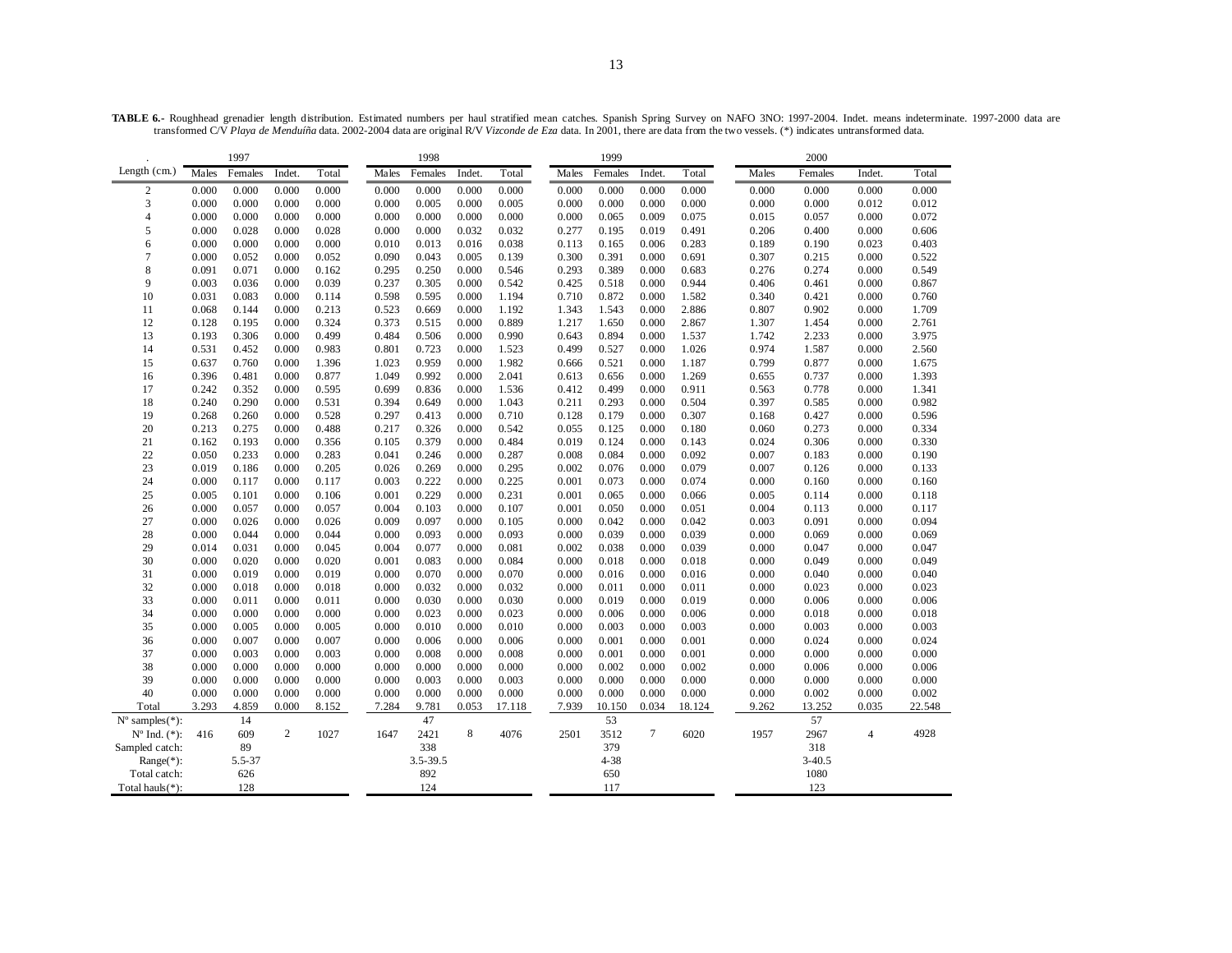**TABLE 6 (cont.).-** Roughhead grenadier length distribution. Estimated numbers per haul stratified mean catches. Spanish Spring Survey on NAFO 3NO: 1997-2004. Indet. means indeterminate. 1997-2000 data are transformed C/V *Playa de Menduíña* data. 2002-2004 data are original R/V *Vizconde de Eza* data. In 2001, there are data from the two vessels. (\*) indicates untransformed data.

| 2001                                |       |            |        |        | 2002  |            |        |        | 2003  |            |        |        |        |            |        |        |
|-------------------------------------|-------|------------|--------|--------|-------|------------|--------|--------|-------|------------|--------|--------|--------|------------|--------|--------|
| Length (cm.)                        | Males | Females    | Indet. | Total  | Males | Females    | Indet. | Total  | Males | Females    | Indet. | Total  | Males  | Females    | Indet. | Total  |
| $\overline{c}$                      | 0.000 | 0.000      | 0.026  | 0.026  | 0.036 | 0.011      | 0.020  | 0.066  | 0.023 | 0.000      | 0.023  | 0.046  | 0.000  | 0.000      | 0.030  | 0.030  |
| 3                                   | 0.007 | 0.007      | 0.031  | 0.044  | 0.135 | 0.046      | 0.066  | 0.247  | 0.301 | 0.109      | 0.116  | 0.525  | 0.073  | 0.030      | 0.714  | 0.818  |
| $\overline{4}$                      | 0.053 | 0.010      | 0.023  | 0.086  | 0.099 | 0.053      | 0.019  | 0.172  | 0.048 | 0.054      | 0.023  | 0.125  | 0.079  | 0.006      | 0.090  | 0.175  |
| 5                                   | 0.123 | 0.126      | 0.008  | 0.257  | 0.210 | 0.225      | 0.006  | 0.441  | 0.383 | 0.427      | 0.000  | 0.810  | 0.154  | 0.130      | 0.006  | 0.290  |
| 6                                   | 0.081 | 0.115      | 0.000  | 0.196  | 0.053 | 0.108      | 0.007  | 0.167  | 0.729 | 0.779      | 0.000  | 1.507  | 0.619  | 0.570      | 0.000  | 1.189  |
| $\overline{7}$                      | 0.062 | 0.065      | 0.000  | 0.127  | 0.108 | 0.090      | 0.000  | 0.198  | 0.216 | 0.309      | 0.000  | 0.525  | 0.263  | 0.202      | 0.000  | 0.465  |
| 8                                   | 0.121 | 0.184      | 0.000  | 0.305  | 0.088 | 0.163      | 0.000  | 0.251  | 0.444 | 0.535      | 0.000  | 0.979  | 0.597  | 0.559      | 0.000  | 1.156  |
| 9                                   | 0.143 | 0.112      | 0.000  | 0.256  | 0.095 | 0.070      | 0.000  | 0.165  | 0.294 | 0.266      | 0.000  | 0.559  | 0.573  | 0.841      | 0.000  | 1.414  |
| 10                                  | 0.153 | 0.171      | 0.000  | 0.324  | 0.129 | 0.108      | 0.000  | 0.237  | 0.375 | 0.370      | 0.000  | 0.744  | 0.401  | 0.707      | 0.000  | 1.108  |
| 11                                  | 0.246 | 0.320      | 0.000  | 0.567  | 0.127 | 0.197      | 0.000  | 0.325  | 0.270 | 0.405      | 0.000  | 0.675  | 0.704  | 0.571      | 0.000  | 1.275  |
| 12                                  | 0.434 | 0.461      | 0.000  | 0.896  | 0.214 | 0.248      | 0.000  | 0.462  | 0.344 | 0.368      | 0.000  | 0.712  | 0.640  | 0.631      | 0.000  | 1.271  |
| 13                                  | 0.894 | 1.046      | 0.000  | 1.940  | 0.402 | 0.312      | 0.000  | 0.714  | 0.483 | 0.600      | 0.000  | 1.083  | 0.638  | 0.670      | 0.000  | 1.308  |
| 14                                  | 1.435 | 1.440      | 0.000  | 2.875  | 0.576 | 0.591      | 0.000  | 1.167  | 0.776 | 0.896      | 0.000  | 1.672  | 0.920  | 0.696      | 0.000  | 1.616  |
| 15                                  | 1.336 | 1.485      | 0.000  | 2.821  | 0.633 | 0.912      | 0.000  | 1.545  | 1.235 | 1.199      | 0.000  | 2.433  | 1.043  | 0.954      | 0.000  | 1.997  |
| 16                                  | 0.794 | 1.060      | 0.000  | 1.854  | 0.598 | 0.976      | 0.000  | 1.574  | 1.549 | 1.378      | 0.000  | 2.928  | 1.148  | 1.391      | 0.000  | 2.539  |
| 17                                  | 0.743 | 0.591      | 0.000  | 1.334  | 0.337 | 0.740      | 0.000  | 1.076  | 0.798 | 1.291      | 0.000  | 2.089  | 1.373  | 1.364      | 0.000  | 2.736  |
| 18                                  | 0.658 | 0.494      | 0.000  | 1.152  | 0.253 | 0.489      | 0.000  | 0.742  | 0.385 | 0.808      | 0.000  | 1.193  | 1.031  | 1.664      | 0.000  | 2.695  |
| 19                                  | 0.302 | 0.315      | 0.000  | 0.617  | 0.197 | 0.527      | 0.000  | 0.723  | 0.197 | 0.611      | 0.000  | 0.808  | 0.427  | 1.411      | 0.000  | 1.838  |
| 20                                  | 0.075 | 0.373      | 0.000  | 0.448  | 0.112 | 0.402      | 0.000  | 0.514  | 0.153 | 0.364      | 0.000  | 0.516  | 0.302  | 0.946      | 0.000  | 1.248  |
| 21                                  | 0.022 | 0.161      | 0.000  | 0.183  | 0.035 | 0.346      | 0.000  | 0.382  | 0.008 | 0.263      | 0.000  | 0.271  | 0.142  | 0.700      | 0.000  | 0.842  |
| 22                                  | 0.001 | 0.112      | 0.000  | 0.113  | 0.018 | 0.271      | 0.000  | 0.289  | 0.015 | 0.284      | 0.000  | 0.299  | 0.024  | 0.591      | 0.000  | 0.615  |
| 23                                  | 0.000 | 0.095      | 0.000  | 0.095  | 0.007 | 0.143      | 0.000  | 0.149  | 0.008 | 0.179      | 0.000  | 0.186  | 0.030  | 0.430      | 0.000  | 0.461  |
| 24                                  | 0.000 | 0.066      | 0.000  | 0.066  | 0.007 | 0.085      | 0.000  | 0.092  | 0.000 | 0.100      | 0.000  | 0.100  | 0.018  | 0.395      | 0.000  | 0.414  |
| 25                                  | 0.002 | 0.075      | 0.000  | 0.076  | 0.000 | 0.082      | 0.000  | 0.082  | 0.000 | 0.123      | 0.000  | 0.123  | 0.000  | 0.280      | 0.000  | 0.280  |
| 26                                  | 0.009 | 0.042      | 0.000  | 0.050  | 0.000 | 0.112      | 0.000  | 0.112  | 0.000 | 0.077      | 0.000  | 0.077  | 0.006  | 0.273      | 0.000  | 0.279  |
| 27                                  | 0.000 | 0.034      | 0.000  | 0.034  | 0.000 | 0.157      | 0.000  | 0.157  | 0.000 | 0.112      | 0.000  | 0.112  | 0.000  | 0.188      | 0.000  | 0.188  |
| 28                                  | 0.002 | 0.043      | 0.000  | 0.044  | 0.000 | 0.089      | 0.000  | 0.089  | 0.000 | 0.109      | 0.000  | 0.109  | 0.000  | 0.140      | 0.000  | 0.140  |
| 29                                  | 0.000 | 0.028      | 0.000  | 0.028  | 0.000 | 0.068      | 0.000  | 0.068  | 0.000 | 0.094      | 0.000  | 0.094  | 0.006  | 0.177      | 0.000  | 0.183  |
| 30                                  | 0.000 | 0.048      | 0.000  | 0.048  | 0.000 | 0.053      | 0.000  | 0.053  | 0.000 | 0.092      | 0.000  | 0.092  | 0.000  | 0.140      | 0.000  | 0.140  |
| 31                                  | 0.000 | 0.041      | 0.000  | 0.041  | 0.000 | 0.066      | 0.000  | 0.066  | 0.000 | 0.023      | 0.000  | 0.023  | 0.000  | 0.079      | 0.000  | 0.079  |
| 32                                  | 0.000 | 0.031      | 0.000  | 0.031  | 0.000 | 0.024      | 0.000  | 0.024  | 0.000 | 0.025      | 0.000  | 0.025  | 0.000  | 0.055      | 0.000  | 0.055  |
| 33                                  | 0.000 | 0.011      | 0.000  | 0.011  | 0.000 | 0.029      | 0.000  | 0.029  | 0.000 | 0.015      | 0.000  | 0.015  | 0.000  | 0.055      | 0.000  | 0.055  |
| 34                                  | 0.000 | 0.011      | 0.000  | 0.011  | 0.000 | 0.000      | 0.000  | 0.000  | 0.000 | 0.008      | 0.000  | 0.008  | 0.000  | 0.039      | 0.000  | 0.039  |
| 35                                  | 0.000 | 0.009      | 0.000  | 0.009  | 0.000 | 0.035      | 0.000  | 0.035  | 0.000 | 0.024      | 0.000  | 0.024  | 0.000  | 0.018      | 0.000  | 0.018  |
| 36                                  | 0.000 | 0.006      | 0.000  | 0.006  | 0.000 | 0.013      | 0.000  | 0.013  | 0.000 | 0.008      | 0.000  | 0.008  | 0.000  | 0.012      | 0.000  | 0.012  |
| 37                                  | 0.000 | 0.004      | 0.000  | 0.004  | 0.000 | 0.000      | 0.000  | 0.000  | 0.000 | 0.000      | 0.000  | 0.000  | 0.000  | 0.000      | 0.000  | 0.000  |
| 38                                  | 0.000 | 0.000      | 0.000  | 0.000  | 0.000 | 0.000      | 0.000  | 0.000  | 0.000 | 0.000      | 0.000  | 0.000  | 0.000  | 0.000      | 0.000  | 0.000  |
| 39                                  | 0.000 | 0.000      | 0.000  | 0.000  | 0.000 | 0.000      | 0.000  | 0.000  | 0.000 | 0.000      | 0.000  | 0.000  | 0.000  | 0.006      | 0.000  | 0.006  |
| 40                                  | 0.000 | 0.001      | 0.000  | 0.001  | 0.000 | 0.000      | 0.000  | 0.000  | 0.000 | 0.000      | 0.000  | 0.000  | 0.000  | 0.000      | 0.000  | 0.000  |
| Total                               | 7.694 | 9.197      | 0.088  | 16.979 | 4.467 | 7.841      | 0.118  | 12.426 | 9.032 | 12.303     | 0.162  | 21.497 | 11.213 | 16.921     | 0.841  | 28.975 |
| $N^{\circ}$ samples $(*)$ :         |       | 22         |        |        |       | 48         |        |        |       | 43         |        |        |        | 59         |        |        |
| $\mathrm{N}^{\mathrm{o}}$ Ind. (*): | 149   | 208        | 10     | 367    | 604   | 1018       | 18     | 1640   | 1089  | 1500       | 21     | 2610   | 1535   | 2270       | 157    | 3962   |
| Sampled catch:                      |       | 107        |        |        |       | 754        |        |        |       | 931        |        |        |        | 1742       |        |        |
| Range(*):                           |       | $2.5 - 29$ |        |        |       | $2 - 36.5$ |        |        |       | $2.5 - 36$ |        |        |        | $2.5 - 39$ |        |        |
| Total catch:                        |       | 453        |        |        |       | 877        |        |        |       | 990        |        |        |        | 2055       |        |        |
| Total hauls(*):                     |       | 83         |        |        |       | 127        |        |        |       | 122        |        |        |        | 122        |        |        |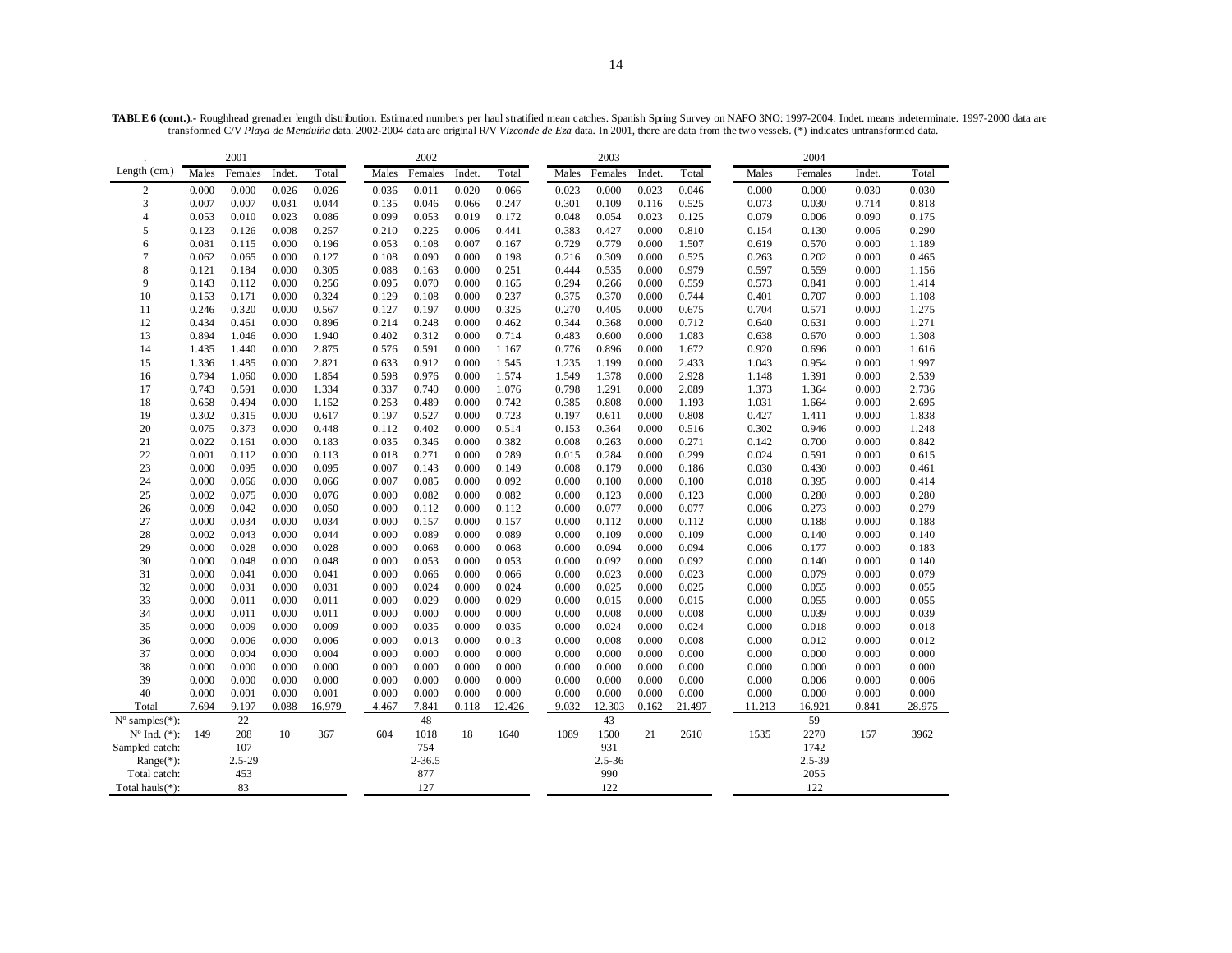

**Fig. 1.** Roughhead grenadier stratified mean catches in Kg and ±SD by year. Spanish Spring surveys on NAFO Div. 3NO: 1997-2004 (1997-2000 transformed data from C/V *Playa de Menduíña*; 2002-2004 original data from R/V *Vizconde de Eza*. In 2001, there are data from the two vessels).



**Fig. 2.** Roughhead grenadier biomass in tons and ±SD by year. Spanish Spring surveys on NAFO Div. 3NO: 1997-2004 (1997-2000 transformed data from C/V *Playa de Menduíña*; 2002-2004 original data from R/V *Vizconde de Eza*. In 2001, there are data from the two vessels).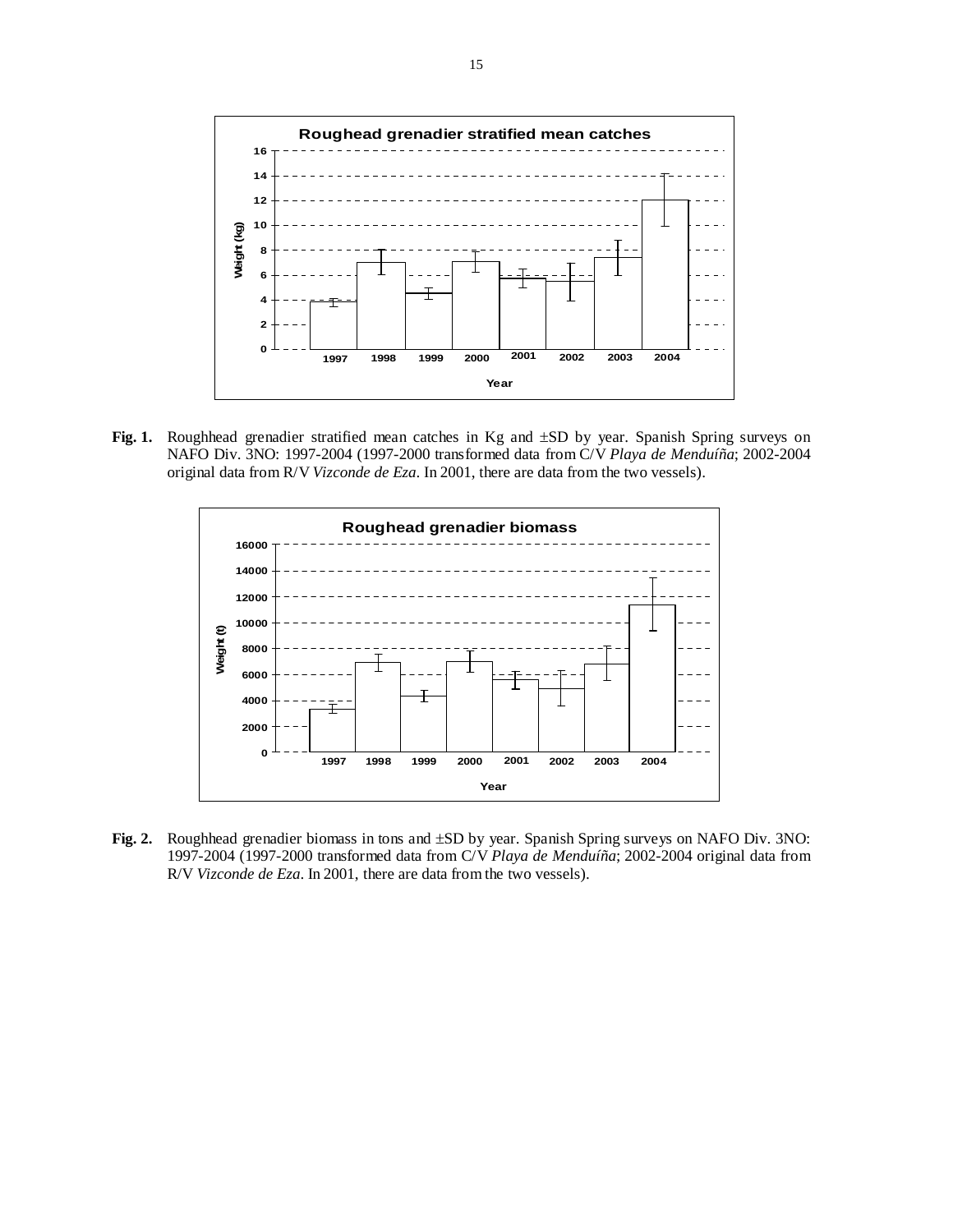

**Fig. 3.** Roughhead grenadier biomass in tons transformed with the two different methods: MCG and Warren.



**Fig. 4.** Ratios of *Campelen* catch to *Pedreira* catch, by length group, of Roughead grenadier, from comparative fishing trials between the two gears on the C/V *Playa de Menduíña* and the R/V *Vizconde de Eza*. The dots are the observed ratios and the curve is the fitted line.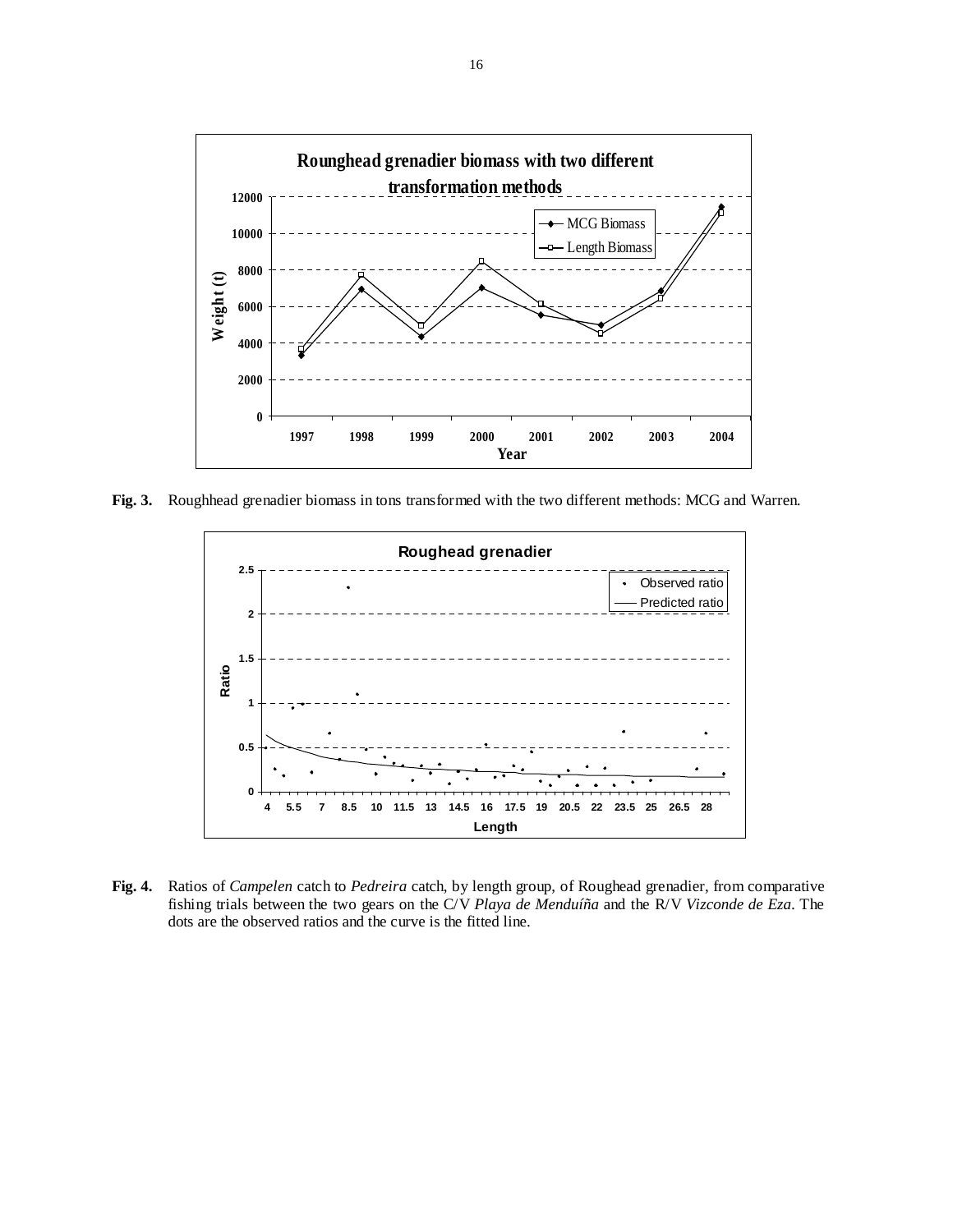

**Fig. 5.** Roughhead grenadier length distribution (cm) on NAFO 3NO: 1997-2004. Estimated numbers per haul stratified mean catches. 1997-2000 data are transformed data from C/V *Playa de Menduíña*, and 2002-2004 data are original from R/V *Vizconde de Eza*. In 2001, there are data from the two vessels.